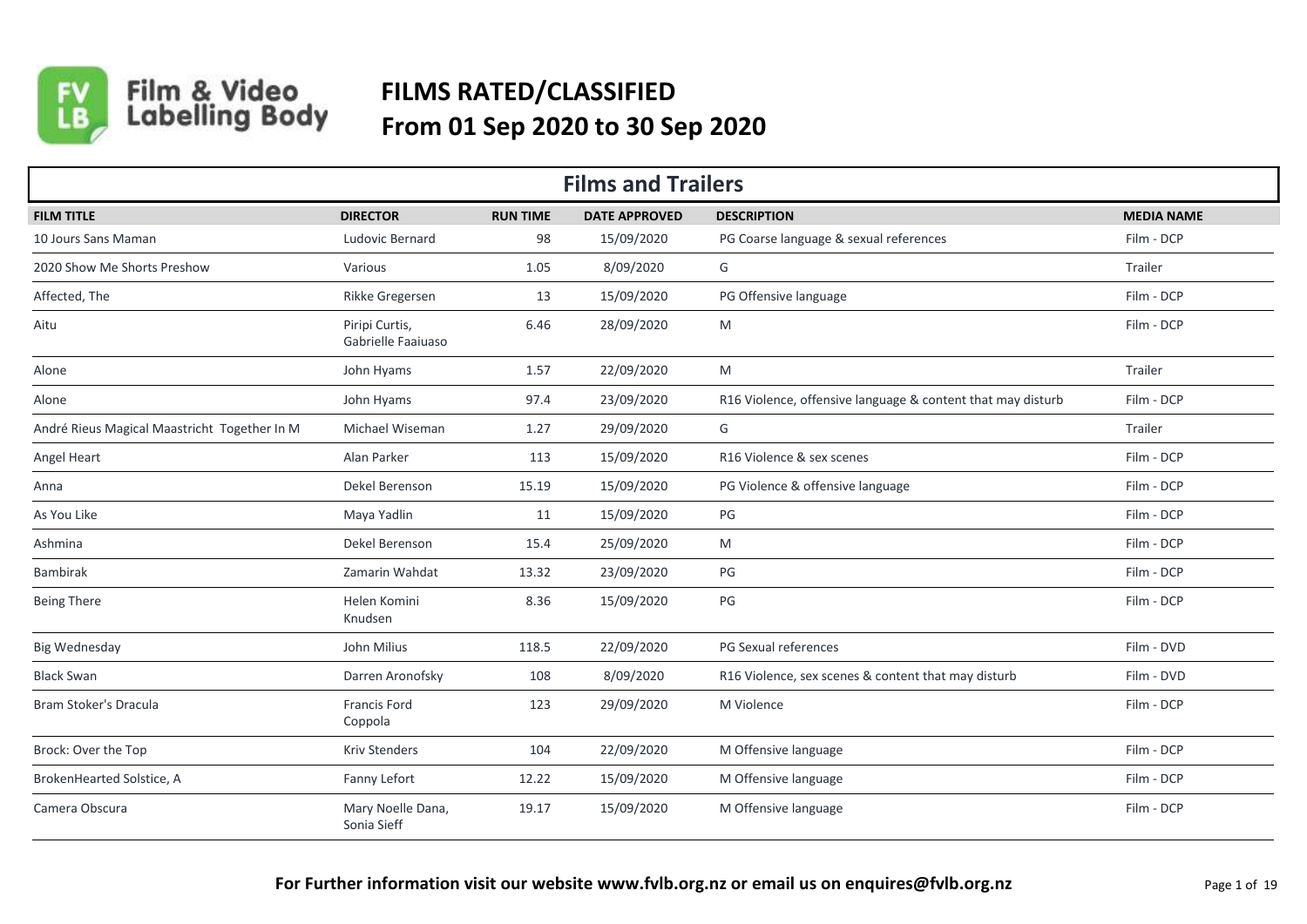| Canelones                                | Nicolas Mayer                                          | 13.19 | 15/09/2020 | M Offensive language                                | Film - DCP    |
|------------------------------------------|--------------------------------------------------------|-------|------------|-----------------------------------------------------|---------------|
| Career by Wax Chattels                   | Dylan Pharazyn                                         | 4.11  | 23/09/2020 | PG                                                  | Film - DCP    |
| Cats & Dogs 3: Paws Unite                | Sean McNamara                                          | 2.18  | 3/09/2020  | G                                                   | Trailer       |
| Cats & Dogs 3: Paws Unite                | Sean McNamara                                          | 84    | 10/09/2020 | G                                                   | Film - DCP    |
| Cinderella                               | Clyde<br>Geronimi/Wilfred<br>Jackson/Hamilton<br>Luske | 74    | 17/09/2020 | G                                                   | Film - DCP    |
| Climb, The                               | Michael Angelo<br>Covino                               | 97.58 | 21/09/2020 | M Violence, offensive language, sex scenes & nudity | Film - DCP    |
| Combat Wombat                            | <b>Ricard Cusso</b>                                    | 111   | 22/09/2020 | $\mathsf{PG}$                                       | Film - DCP    |
| Combat Wombat                            | <b>Ricard Cusso</b>                                    | 2.12  | 24/09/2020 | G                                                   | Trailer       |
| Conversation, The                        | Francis Ford<br>Coppola                                | 109   | 8/09/2020  | M Low level violence                                | Film - DVD    |
| Croods, The: A New Age                   | Joel Crawford                                          | 3.17  | 24/09/2020 | PG                                                  | Trailer       |
| <b>Cutting Class</b>                     | Rospo Pallenberg                                       | 91    | 29/09/2020 | M Violence, offensive language & horror             | Film - DCP    |
| David                                    | Zach Woods                                             | 11.39 | 25/09/2020 | M Offensive language & suicide references           | Film - DCP    |
| Days of the Bagnold Summer               | Simon Bird                                             | 85.58 | 15/09/2020 | M Offensive language                                | Film - DCP    |
| Dear Grandma                             | Lee So-hyun                                            | 94.58 | 2/09/2020  | M Suicide references                                | Film - Bluray |
| Democracy                                | <b>Finnius Teppett</b>                                 | 14.29 | 28/09/2020 | PG Offensive language                               | Film - DCP    |
| Diagonale                                | Anne Thorens                                           | 5.41  | 21/09/2020 | R16 Rape                                            | Film - DCP    |
| Digimon Adventure: Last Evolution Kizuna | Tomohisa Taguchi                                       | 1.39  | 15/09/2020 | G                                                   | Trailer       |
| Dovetail                                 | Magnús Leifsson                                        | 14.58 | 15/09/2020 | M Sex scenes                                        | Film - DCP    |
| Down To Earth                            | Nick Crowhurst                                         | 9.53  | 28/09/2020 | PG Violence & scary scenes                          | Film - DCP    |
| Drum                                     | Hayley Williams                                        | 9.11  | 23/09/2020 | G                                                   | Film - DCP    |
| Dune                                     | Denis Villeneuve                                       | 3.05  | 15/09/2020 | M                                                   | Trailer       |
| Dynamite                                 | Yong Seok Choi                                         | 3.43  | 8/09/2020  | G                                                   | Trailer       |
| <b>Edward Scissorhands</b>               | Tim Burton                                             | 105   | 17/09/2020 | PG Violence                                         | Film - DCP    |
| Enchanting Phantom, The                  | Zhenzhao Lin                                           | 1.04  | 3/09/2020  | M                                                   | Trailer       |
| Enchanting Phantom, The                  | Zhenzhao Lin                                           | 97    | 15/09/2020 | M Violence                                          | Film - DCP    |
| Encounters                               | Various                                                | 1.44  | 24/09/2020 | M                                                   | Trailer       |

**For Further information visit our website www.fvlb.org.nz or email us on enquires@fvlb.org.nz** Page 2 of 19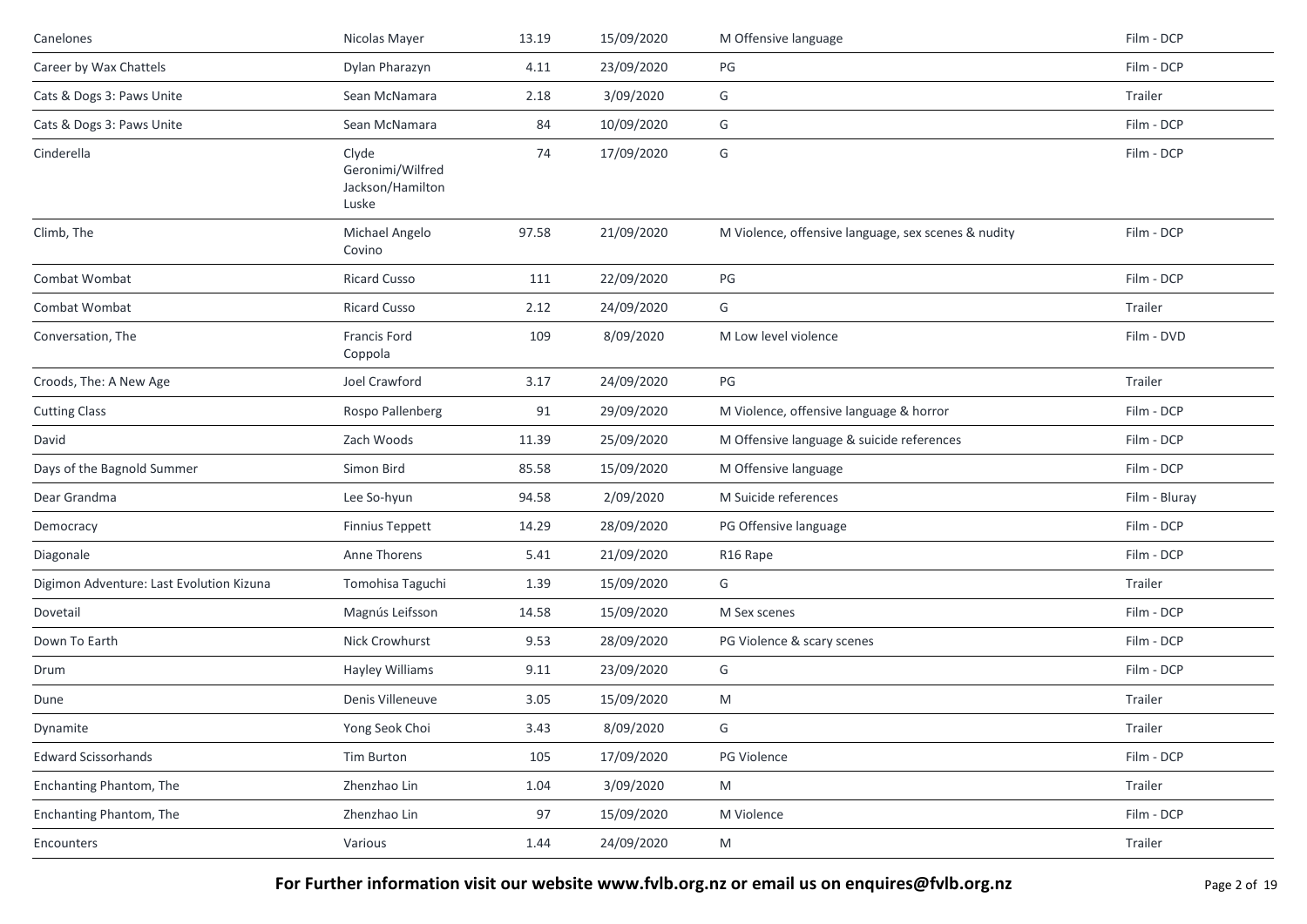| End-O                                        | Alice Seabright                                          | 15     | 23/09/2020 | M Sex scenes & offensive language               | Film - DCP    |
|----------------------------------------------|----------------------------------------------------------|--------|------------|-------------------------------------------------|---------------|
| Fame (Hunger)                                | Giuseppe Alessio<br>Nuzzo                                | 11.56  | 23/09/2020 | PG Adult themes                                 | Film - DCP    |
| Figurant                                     | Jan Vejnar                                               | 13.45  | 24/09/2020 | M Violence                                      | Film - DCP    |
| Fire Me If You Can                           | Camille Delamarre                                        | 12.35  | 15/09/2020 | G                                               | Film - DCP    |
| Fireworks, Should We See it from the Side or | Nobuyuki Takeuchi                                        | 90     | 3/09/2020  | PG Violence & coarse language                   | Film - DVD    |
| First Love                                   | Takashi Miike                                            | 1.16   | 10/09/2020 | M                                               | Trailer       |
| Foods For Coping                             | Zoey Zhao                                                | 11.3   | 15/09/2020 | M Offensive language                            | Film - DCP    |
| Footrot Flats - The Dog's Tale               | Murray Ball                                              | 68     | 29/09/2020 | PG Low level offensive language                 | Film - DCP    |
| Franchise                                    | Travis Scott, White<br>Trash Tyler                       | 3.55   | 24/09/2020 | PG                                              | Film - DCP    |
| Frankie Jean & The Morning Star              | Hannah Marshall                                          | 17.1   | 25/09/2020 | M Offensive language & suicide references       | Film - DCP    |
| From Dusk Till Dawn                          | Robert Rodriguez                                         | 108.55 | 29/09/2020 | R18 Violence                                    | Film - DCP    |
| Fun Factory                                  | Lisa Brooke<br>Hansen, Evan<br>Hafnor                    | 12     | 15/09/2020 | PG Offensive language                           | Film - DCP    |
| Hangi Pants                                  | Jake Mokomoko                                            | 12.55  | 15/09/2020 | PG Coarse language & sexual references          | Film - DCP    |
| Hard Ticket to Hawaii                        |                                                          | 89.23  | 29/09/2020 | R18 Violence                                    | Film - DCP    |
| Heiress, The                                 | Wiliam Wyler                                             | 115.22 | 15/09/2020 | G                                               | Film - Bluray |
| Hit Me Where It Hurts by Alae                | Charlotte Evans,<br>Alexander Gander,<br>Chris Graham, G | 5.05   | 15/09/2020 | PG                                              | Film - DCP    |
| Honest Thief                                 | Mark Williams                                            | 98.39  | 2/09/2020  | M Violence & offensive language                 | Film - DCP    |
| Honest Thief                                 | Mark Williams                                            | 2.13   | 8/09/2020  | M                                               | Trailer       |
| Hot and Tasty                                | Laura Jayne Hodkin                                       | 3.39   | 23/09/2020 | M Offensive language & content that may disturb | Film - DCP    |
| Hot Chocolate                                | David Hay                                                | 16.51  | 17/09/2020 | M Suicide                                       | Film - DCP    |
| Hunger, The                                  | Tony Scott                                               | 97     | 3/09/2020  | <b>R18</b>                                      | Film - DCP    |
| Ice Station Zebra                            | John Sturges                                             | 148    | 3/09/2020  | G                                               | Film - 35mm   |
| In This Corner of The World                  | Sunao Katabuchi                                          | 129.29 | 3/09/2020  | M Adult themes                                  | Film - DVD    |
| Invasion of the Body Snatchers               | Philip Kaufman                                           | 115.26 | 8/09/2020  | M Violence                                      | Film - DVD    |
| Jurassic Park                                | Steven Spielberg                                         | 127    | 24/09/2020 | PG Violence                                     | Film - DCP    |
|                                              |                                                          |        |            |                                                 |               |

**For Further information visit our website www.fvlb.org.nz or email us on enquires@fvlb.org.nz** Page 3 of 19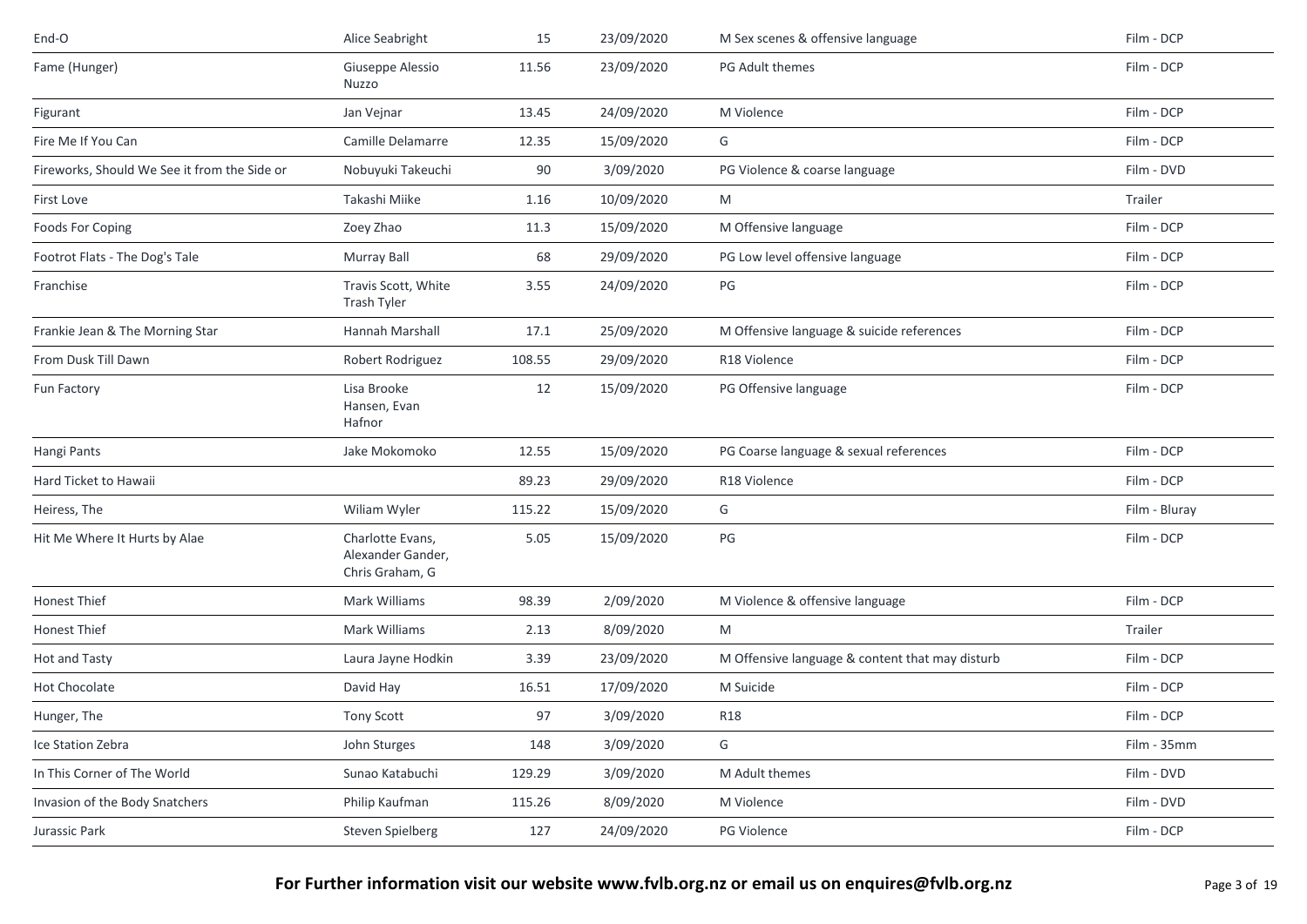| Kindled                                   | Natasha Bishop                                              | 3.23   | 28/09/2020 | G                                                                 | Film - DCP       |
|-------------------------------------------|-------------------------------------------------------------|--------|------------|-------------------------------------------------------------------|------------------|
| Kingdom Come                              | Sean Dunn                                                   | 17.13  | 18/09/2020 | R16 Sexual abuse themes, violence & offensive language            | Film - DCP       |
| Labyrinth of Lies                         | Giulio Ricciarelli                                          | 118    | 17/09/2020 | M Sex scenes & content that may disturb                           | Film - DVD       |
| Le Grand Bleu                             | Luc Besson                                                  | 161    | 22/09/2020 | M Sex scenes & offensive language                                 | Film - DVD       |
| Leap                                      | Peter Ho-Sun Chan                                           | 1.45   | 17/09/2020 | G                                                                 | Trailer          |
| Leap                                      | Peter Ho-Sun Chan                                           | 135    | 22/09/2020 | PG Coarse language                                                | Film - DCP       |
| Legend Of Deification                     | Teng Cheng                                                  | 110    | 24/09/2020 | PG Violence & coarse language                                     | Film - DCP       |
| Lost in Translation                       | Sofia Coppola                                               | 102    | 29/09/2020 | PG Sexual references                                              | Film - Bluray    |
| Love Sarah                                | Eliza Schroeder                                             | 98.06  | 14/09/2020 | M Offensive language, sexual references & drug use                | Film - Harddrive |
| Lucky Grandma                             | Sasie Sealy                                                 | 88     | 15/09/2020 | M Violence & offensive language                                   | Film - DCP       |
| Lucky Grandma                             | Sasie Sealy                                                 | 1.45   | 15/09/2020 | PG                                                                | Trailer          |
| Made in Italy                             | James D'Arcy                                                | 2.18   | 15/09/2020 | G                                                                 | Trailer          |
| Made in Italy                             | James D'Arcy                                                | 93.49  | 17/09/2020 | M Offensive language                                              | Film - DCP       |
| Manchurian Candidate, The                 | John<br>Frankenheimer                                       | 121    | 8/09/2020  | PG Violence                                                       | Film - DVD       |
| Mandem                                    | John Ogunmuyiwa                                             | 10.02  | 21/09/2020 | R13 Violence, offensive language & drug references                | Film - DCP       |
| Marathon Man                              | John Schlesinger                                            | 125    | 8/09/2020  | R16 Violence                                                      | Film - DVD       |
| Match, The                                | Pia Andell                                                  | 15.48  | 15/09/2020 | PG Offensive language                                             | Film - DCP       |
| Mimic                                     | Guillermo del Toro                                          | 105    | 8/09/2020  | M Horror scenes                                                   | Film - DCP       |
| Miss Juneteenth                           | Channing Godfrey<br>Peoples                                 | 1.56   | 17/09/2020 | PG                                                                | Trailer          |
| Miss Juneteenth                           | Channing Godfrey<br>Peoples                                 | 99.31  | 21/09/2020 | M Violence & offensive language                                   | Film - DCP       |
| My People My Homeland                     | Ning Hao, Xu<br>Zheng, Chen<br>Sicheng, Yan Fei,<br>Peng Da | 3      | 24/09/2020 | G                                                                 | Trailer          |
| National Theatre Live: Cyrano de Bergerac | Jamie Lloyd                                                 | 186.32 | 28/09/2020 | M Offensive language, sexual references & content that may offend | Film - DCP       |
| Nest, The                                 | Sean Durkin                                                 | 1.3    | 15/09/2020 | M                                                                 | Trailer          |
| Nest, The                                 | Sean Durkin                                                 | 2.08   | 29/09/2020 | M                                                                 | Trailer          |
| Nimic                                     | Yorgos Lanthimos                                            | 11.36  | 23/09/2020 | PG                                                                | Film - DCP       |

**For Further information visit our website www.fvlb.org.nz or email us on enquires@fvlb.org.nz** Page 4 of 19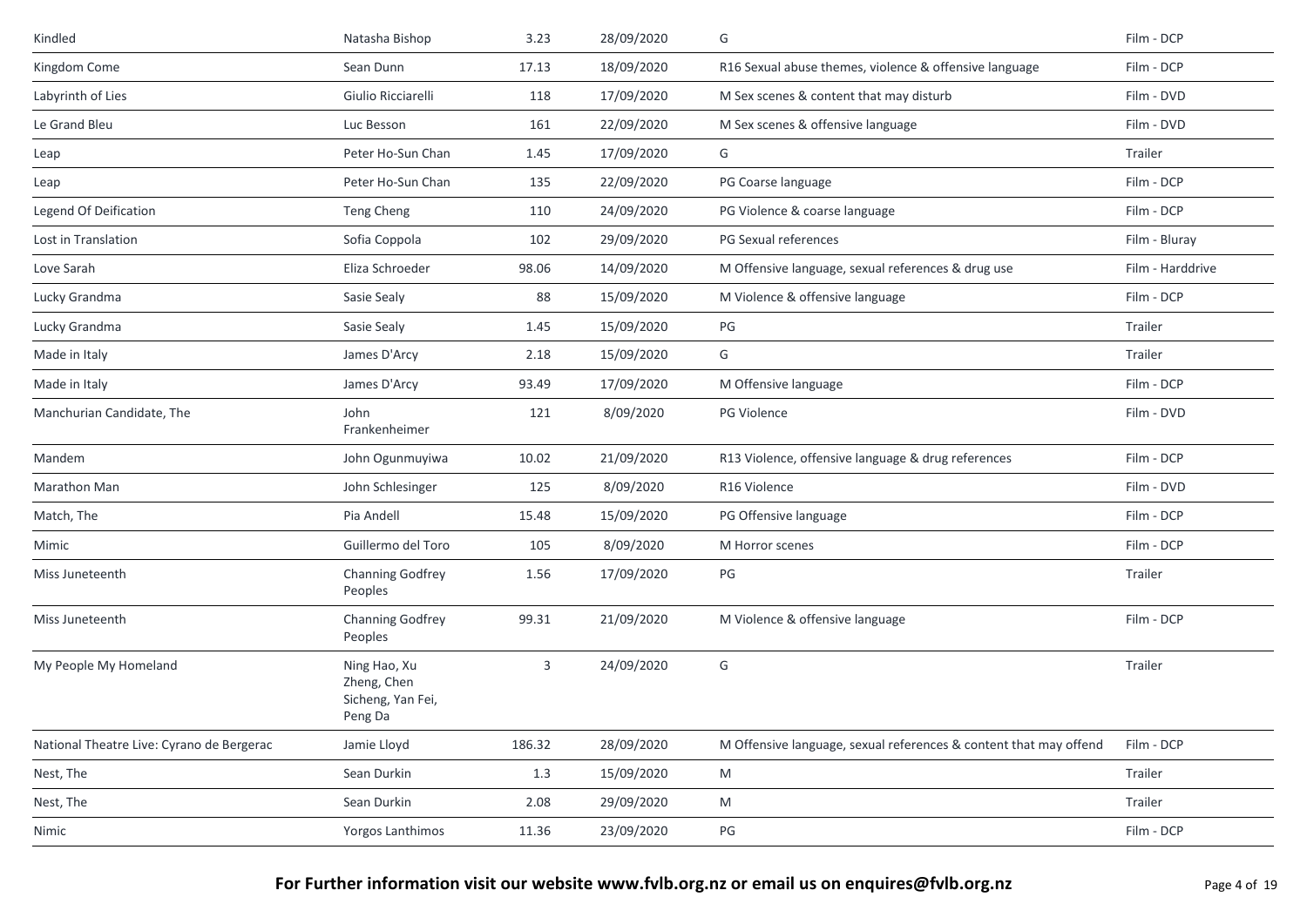| No Time to Die                             | Cary Joji Fukunaga                                          | 2.33   | 8/09/2020  | M                                                                   | Trailer          |
|--------------------------------------------|-------------------------------------------------------------|--------|------------|---------------------------------------------------------------------|------------------|
| o28                                        | Otalia Caussé,<br>Geoffroy Collin,<br>Louise Grardel, An    | 5.18   | 28/09/2020 | G                                                                   | Film - DCP       |
| Oeil Pour Oeil                             | Thomas Boileau,<br>Alan Guimont,<br>Robin Courtoise,<br>Mat | 5.54   | 28/09/2020 | $\mathsf{PG}$                                                       | Film - DCP       |
| On the Rocks                               | Sofia Coppola                                               | 97     | 15/09/2020 | M Offensive language & sexual references                            | Film - DCP       |
| Paranormal Activity                        | Oren Peli                                                   | 86     | 8/09/2020  | R16 Horror scenes & offensive language                              | Film - DVD       |
| Paw Patrol: Jet to the Rescue              | Charles E. Bastien                                          | 1.3    | 3/09/2020  | G                                                                   | Trailer          |
| Personal History of David Copperfield, The | Armando Iannucci                                            | 119.28 | 14/09/2020 | PG Violence                                                         | Film - Harddrive |
| Piece of Cake, A                           | The Bragg Brothers                                          | 12.1   | 15/09/2020 | G                                                                   | Film - DCP       |
| Plunge, The                                | Simon Ryninks                                               | 9.45   | 18/09/2020 | R16 Sexual themes                                                   | Film - DCP       |
| Pompeii                                    | Harry Lighton,<br>Marco Alessi,<br>Matthew Jacobs<br>Morgan | 9.03   | 17/09/2020 | R16 Offensive language & sex scenes                                 | Film - DCP       |
| Pop in Q                                   | Naoki Miyahara                                              | 95     | 3/09/2020  | G                                                                   | Film - DVD       |
| Prickly Jam                                | James Cunningham                                            | 6      | 28/09/2020 | PG                                                                  | Film - DCP       |
| Rebel                                      | Pier-Philippe<br>Chevigny                                   | 15     | 16/09/2020 | M Offensive language & content that may disturb                     | Film - DCP       |
| Red Shoes and the Seven Dwarfs             | Sung Ho Hong                                                | 88     | 14/09/2020 | G                                                                   | Film - Harddrive |
| Reunion                                    | Jake Mahaffy                                                | 1.34   | 29/09/2020 | M                                                                   | Trailer          |
| Safe                                       | <b>Todd Haynes</b>                                          | 114    | 8/09/2020  | M                                                                   | Film - DVD       |
| Saint Maud                                 | Rose Glass                                                  | 84.49  | 21/09/2020 | R16 Violence, sex scenes, self-harm & offensive language            | Film - DCP       |
| Scoob!                                     | <b>Tony Cervone</b>                                         | 93.38  | 14/09/2020 | PG Violence & coarse language                                       | Film - Harddrive |
| Scream 2                                   | Wes Craven                                                  | 120    | 8/09/2020  | R16 Violence & offensive language                                   | Film - DCP       |
| Secret, The: Dare to Dream                 | Andy Tennant                                                | 107    | 14/09/2020 | PG Coarse language                                                  | Film - Harddrive |
| Secrets We Keep, The                       | Yuval Adler                                                 | 2.14   | 29/09/2020 | M                                                                   | Trailer          |
| SMS 2020 - Auckland Short Film Talk        | Various                                                     | 41.34  | 25/09/2020 | R16 Nudity, offensive language, sexual content & suicide references | Film - DCP       |
| SMS 2020 - Award Winners                   | Various                                                     | 63.57  | 28/09/2020 | M Violence, offensive language, cruelty & suicide                   | Film - DCP       |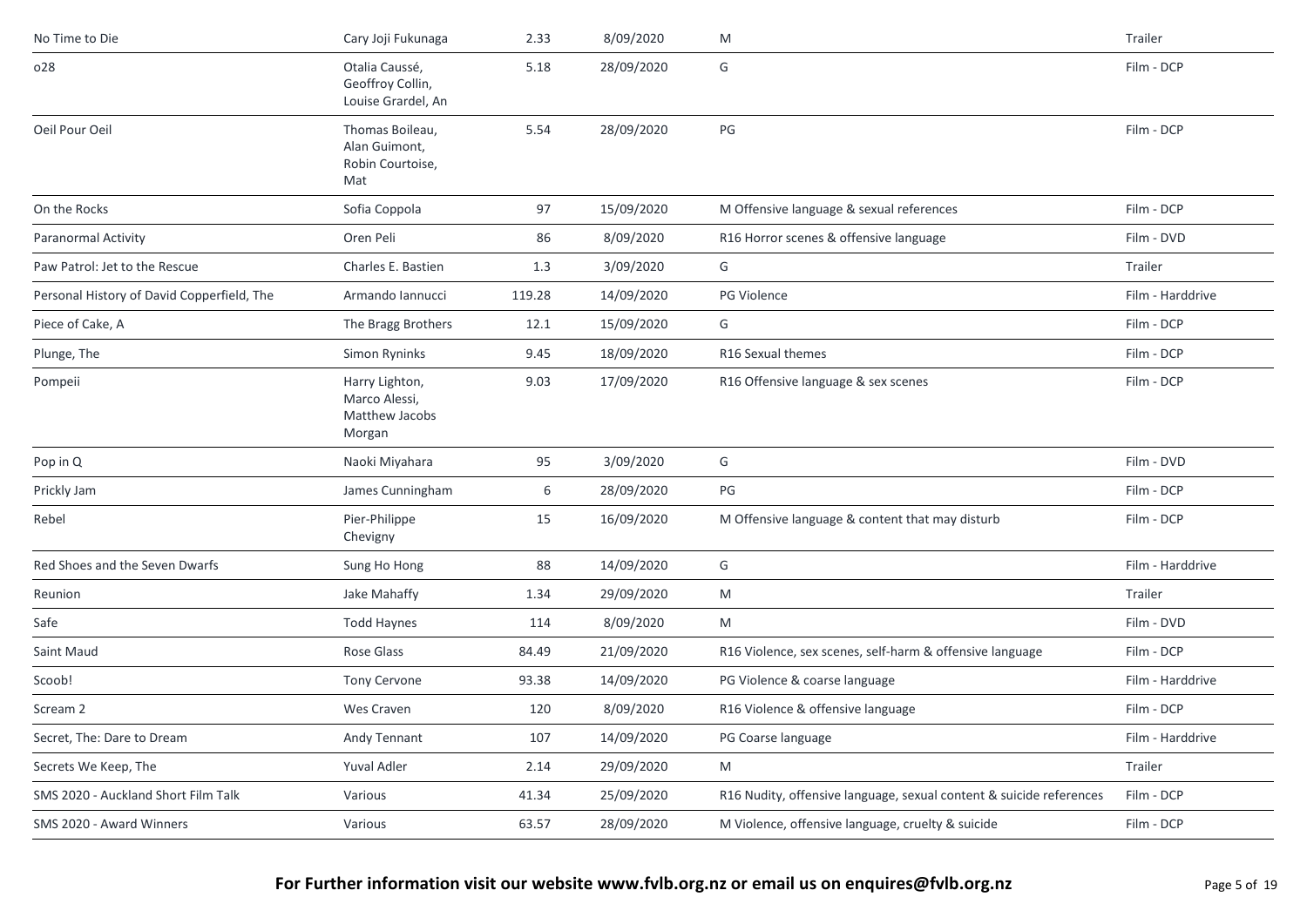| SMS 2020 Extended Preshow                   | Various                                   | 2.42   | 29/09/2020 | PG                                                                                     | Trailer    |
|---------------------------------------------|-------------------------------------------|--------|------------|----------------------------------------------------------------------------------------|------------|
| SMS 2020 - Food Fights                      | Various                                   | 92.11  | 15/09/2020 | M Offensive language                                                                   | Film - DCP |
| SMS 2020 - Let's Get Physical               | Various                                   | 45.11  | 16/09/2020 | M Violence, offensive language & cruelty                                               | Film - DCP |
| SMS 2020 - Love Lines                       | Various                                   | 84.27  | 21/09/2020 | R16 Rape, nudity, offensive language & sexual content                                  | Film - DCP |
| SMS 2020 - Moments of Truth                 | Various                                   | 93.28  | 21/09/2020 | M Suicide, offensive language & content that may disturb                               | Film - DCP |
| SMS 2020 - Opening Night                    | Various                                   | 90.21  | 25/09/2020 | R16 Nudity, offensive language, sexual content & suicide references                    | Film - DCP |
| SMS 2020 - Tangled Worlds                   | Various                                   | 79.43  | 24/09/2020 | M Violence                                                                             | Film - DCP |
| SMS 2020 - The Sampler                      | Various                                   | 88.27  | 25/09/2020 | M Offensive language & suicide references                                              | Film - DCP |
| SMS 2020 - The Sampler (Plus Daddy's Girl)  | Various                                   | 100.57 | 28/09/2020 | M Offensive language & suicide references                                              | Film - DCP |
| SMS 2020 - The Sampler (Plus Hangi Pants)   | Various                                   | 101.22 | 25/09/2020 | M Offensive language & suicide references                                              | Film - DCP |
| SMS 2020 - The Sampler (Plus Hot Chocolate) | Various                                   | 105.18 | 28/09/2020 | M Offensive language & suicide                                                         | Film - DCP |
| SMS 2020 - UK Focus                         | Various                                   | 73.53  | 23/09/2020 | R16 Sexual abuse themes, violence, offensive language, sex scenes<br>& drug references | Film - DCP |
| SMS 2020 - Wellington Opening Night         | Various                                   | 84.36  | 28/09/2020 | M Violence, offensive language, suicide references & content that<br>may disturb       | Film - DCP |
| SMS 2020 - Wellington Short Film Talk       | Various                                   | 36.16  | 28/09/2020 | M Violence                                                                             | Film - DCP |
| SMS 2020 - Whanau Friendly                  | Various                                   | 53.12  | 28/09/2020 | PG Violence & scary scenes                                                             | Film - DCP |
| Soul Kitchen                                | Fatih Akin                                | 99     | 24/09/2020 | M Sex scenes & offensive language                                                      | Film - DVD |
| Spree                                       | Eugene Kotlyarenko                        | 92.3   | 15/09/2020 | R16 Violence, offensive language, sexual material & content that<br>may disturb        | Film - DCP |
| Spree                                       | Eugene Kotlyarenko                        | 1.3    | 22/09/2020 | <b>Refused Classification</b>                                                          | Trailer    |
| Spring                                      | Andy Goralczyck                           | 7.44   | 28/09/2020 | G                                                                                      | Film - DCP |
| Sputnik                                     | Egor Abramenko                            | 2.24   | 29/09/2020 | M Content may disturb                                                                  | Trailer    |
| Star Wars: Return of the Jedi (Remastered)  | Richard Marquand                          | 131    | 15/09/2020 | PG Violence                                                                            | Film - DCP |
| Summer Thing                                | Vision Thing                              | 4      | 15/09/2020 | PG                                                                                     | Film - DCP |
| Super Comfort                               | Kirsikka Saari                            | 14.4   | 25/09/2020 | PG                                                                                     | Film - DCP |
| Swallows of Kabul, The                      | Zabou Breitman,<br>Elea Gobbe<br>Mevellec | 81.07  | 3/09/2020  | R13 Violence, cruelty & sexual material                                                | Film - DCP |
| Swallows of Kabul, The                      | Zabou Breitman,<br>Elea Gobbe<br>Mevellec | 1.52   | 8/09/2020  | M                                                                                      | Trailer    |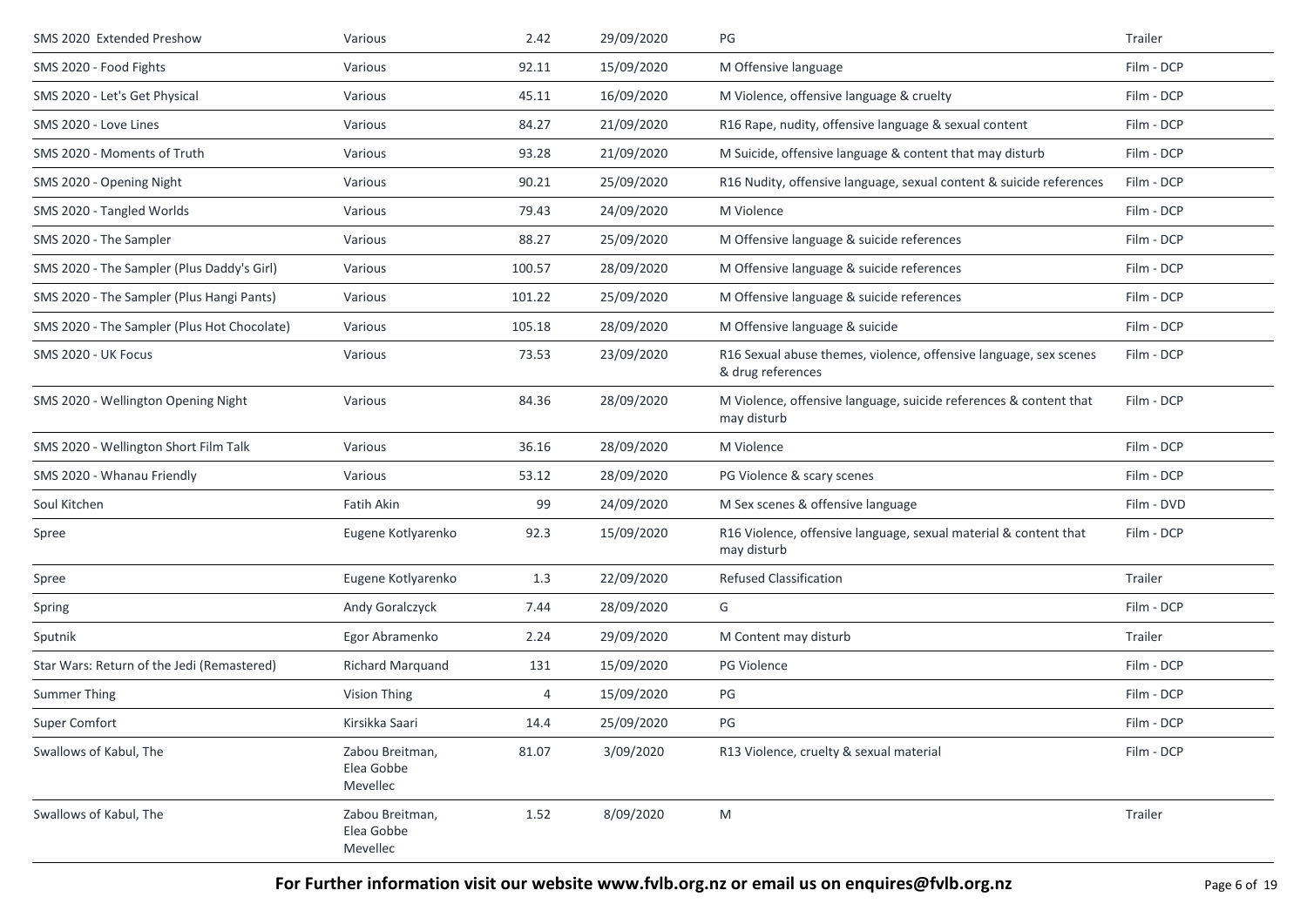| Tales of Hoffmann, The            | Michael Powell &<br>Emeric Pressburger | 128    | 29/09/2020 | G                                                                      | Film - DCP       |
|-----------------------------------|----------------------------------------|--------|------------|------------------------------------------------------------------------|------------------|
| Tangle                            | Maliheh<br>Gholamzadeh                 | 7.36   | 23/09/2020 | M                                                                      | Film - DCP       |
| Tarantula                         | Jack Arnold                            | 80.09  | 29/09/2020 | PG Violence                                                            | Film - DCP       |
| Test, The                         | Jessica Smith                          | 7.37   | 15/09/2020 | PG                                                                     | Film - DCP       |
| Them!                             | Gordon Douglas                         | 94     | 17/09/2020 | R13                                                                    | Film - DCP       |
| Three Tenors: Voices For Eternity | David Czarnetzki,<br>Wiebke Sippel     | 1.33   | 3/09/2020  | G                                                                      | Trailer          |
| To Gerard                         | <b>Taylor Meacham</b>                  | 7.28   | 28/09/2020 | G                                                                      | Film - DCP       |
| Tobi and the Turbobus             | Verena Fels                            | 7.32   | 28/09/2020 | PG                                                                     | Film - DCP       |
| Tokyo Ghoul                       | Kentarô Hagiwara                       | 121.22 | 3/09/2020  | R13 Violence & horror scenes                                           | Film - DVD       |
| <b>Transitional Seasons</b>       | Riccardo Menicatti,<br>Bruno Ugioli    | 10     | 25/09/2020 | PG Offensive language                                                  | Film - DCP       |
| Trial of the Chicago 7, The       | Aaron Sorkin                           | 129.51 | 24/09/2020 | M Violence, offensive language, drug use & content that may<br>disturb | Film - DCP       |
| Trial of the Chicago 7, The       | Aaron Sorkin                           | 1.27   | 29/09/2020 | PG                                                                     | Trailer          |
| Trick, The                        | Natalie Medlock                        | 12.54  | 16/09/2020 | R16 Nudity, offensive language & sexual content                        | Film - DCP       |
| Trumpet                           | Kevin Haefelin                         | 17.07  | 24/09/2020 | PG Coarse language                                                     | Film - DCP       |
| Unhinged                          | Derrick Borte                          | 89.54  | 3/09/2020  | R16 Violence, cruelty & offensive language                             | Film - DVD       |
| Unlocked                          | Michael Apted                          | 98     | 14/09/2020 | <b>Refused Classification</b>                                          | Film - Harddrive |
| Van, The                          | Erenik Begiri                          | 15.08  | 16/09/2020 | M Violence & cruelty                                                   | Film - DCP       |
| War with Grandpa, The             | Tom Hill                               | 97.37  | 8/09/2020  | PG Violence                                                            | Film - DCP       |
| We Need to Talk About A.I         | Leanne Pooley                          | 91     | 22/09/2020 | M Violence                                                             | Film - DCP       |
| Where Eagles Dare                 | <b>Brian G Hutton</b>                  | 158    | 3/09/2020  | PG                                                                     | Film - 35mm      |
| WhiteEye                          | Tomer Shushan                          | 19.49  | 15/09/2020 | PG Adult themes                                                        | Film - DCP       |
| Witches, The                      | Nicolas Roeg                           | 91     | 8/09/2020  | PG                                                                     | Film - DCP       |
| Woman Who Ran, The                | Hong Sangsoo                           | 1.17   | 29/09/2020 | G                                                                      | Trailer          |
| Wonder Woman 1984                 | Patty Jenkins                          | 151    | 17/09/2020 | M Violence                                                             | Film - DCP       |
| <b>Working Class</b>              | Kyan Krumdieck                         | 10.01  | 25/09/2020 | PG Coarse language                                                     | Film - DCP       |
| Zealandia                         | Bruno du Bois                          | 15.01  | 28/09/2020 | M Violence                                                             | Film - DCP       |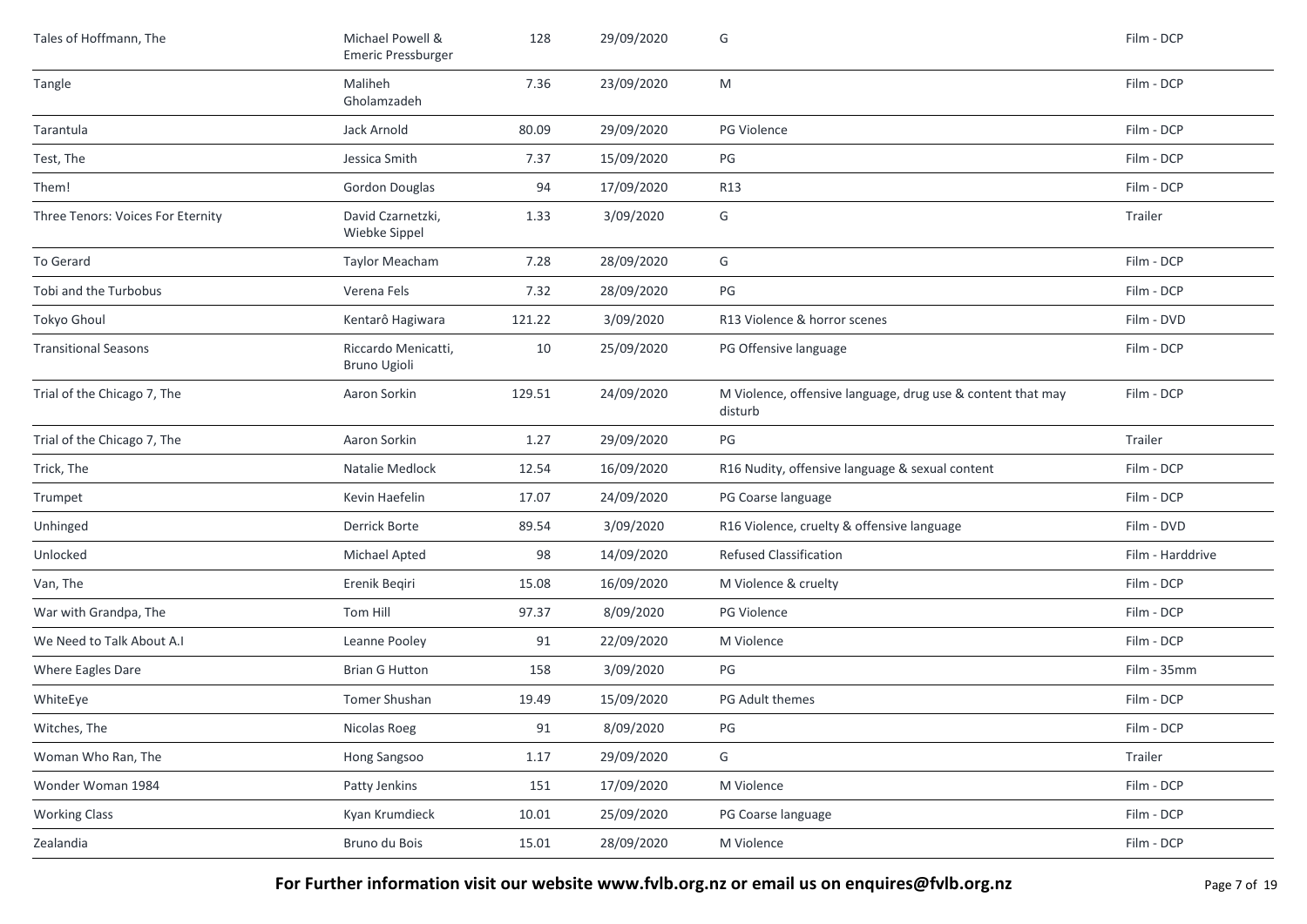|                                               |                                    |                 | <b>Games</b>         |                                                                               |                      |
|-----------------------------------------------|------------------------------------|-----------------|----------------------|-------------------------------------------------------------------------------|----------------------|
| <b>FILM TITLE</b>                             | <b>DIRECTOR</b>                    | <b>RUN TIME</b> | <b>DATE APPROVED</b> | <b>DESCRIPTION</b>                                                            | <b>MEDIA NAME</b>    |
| Assassins Creed Rogue Remastered              | <b>Martin Capel</b>                | 0               | 14/09/2020           | R13 Violence & offensive language                                             | Computer Game        |
| Assassins Creed Valhalla                      | Ubisoft                            | $\mathbf 0$     | 2/09/2020            | R16 Violence                                                                  | Computer Game        |
| <b>Baldurs Gate Enhanced Edition</b>          | Skybound Games                     | $\overline{0}$  | 9/09/2020            | M Violence                                                                    | <b>Computer Game</b> |
| Bayonetta and Vanquish 10th Anniversary Launc | Yusuku Hashimoto                   | $\mathbf 0$     | 14/09/2020           | R16 Violence & offensive language                                             | Computer Game        |
| Borderlands 3                                 | Gearbox Software                   | $\mathbf{0}$    | 14/09/2020           | R <sub>16</sub> Violence                                                      | Computer Game        |
| Call of Duty Black Ops Cold War               | Activision                         | 0               | 17/09/2020           | R16 Graphic violence & offensive language                                     | Computer Game        |
| Catherine: Full Body                          | Katsura Hashino                    | $\mathbf 0$     | 14/09/2020           | M Violence, sexual references & offensive language                            | Computer Game        |
| Dark Souls Trilogy                            | Bandai Namco                       | $\overline{0}$  | 9/09/2020            | R13 Violence & horror scenes                                                  | Computer Game        |
| DayZ                                          | Sold Out                           | $\mathbf{0}$    | 15/09/2020           | R16 Violence, horror & suicide                                                | Computer Game        |
| Fallout 4                                     | <b>Todd Howard</b>                 | $\overline{0}$  | 14/09/2020           | R18 Graphic violence & offensive language                                     | Computer Game        |
| Ghost of Tsushima                             | <b>Sucker Punch</b><br>Productions | $\mathbf 0$     | 15/09/2020           | R13 Bloody violence & content that may disturb                                | Computer Game        |
| Ghostrunner                                   | Not stated                         | $\overline{0}$  | 11/09/2020           | R16 Bloody violence                                                           | [Computer Game]      |
| Just Cause 4                                  | <b>Avalanche Studios</b>           | $\mathbf 0$     | 14/09/2020           | R13 Violence & offensive language                                             | Computer Game        |
| Kingdoms of Amalur: ReReckoning               | KAIKO, Big Huge<br>Games           | $\mathbf 0$     | 14/09/2020           | R13 Violence                                                                  | Computer Game        |
| Pathfinder: Kingmaker - Definitive Edition    | <b>Owlcat Games</b>                | $\mathbf 0$     | 14/09/2020           | M Violence                                                                    | Computer Game        |
| Persona 5 Strikers                            | <b>SEGA</b>                        | $\mathbf 0$     | 15/09/2020           | M Violence, offensive language, sexual material & content that<br>may disturb | [Computer Game]      |
| Pillars of Eternity II Deadfire               | <b>THQ</b>                         | $\mathbf 0$     | 9/09/2020            | M Violence & offensive language                                               | Computer Game        |
| Planescape: Torment & Icewind Dale Enhanced E | Skybound Games                     | $\mathbf 0$     | 9/09/2020            | M Violence                                                                    | Computer Game        |
| Sakura Wars Launch Edition                    | Sega                               | 0               | 14/09/2020           | M Violence & sexual themes                                                    | Computer Game        |
| Tom Clancys Ghost Recon Breakpoint            | <b>Ubisoft Montreal</b>            | $\mathbf{0}$    | 9/09/2020            | R16 Violence & offensive language                                             | Computer Game        |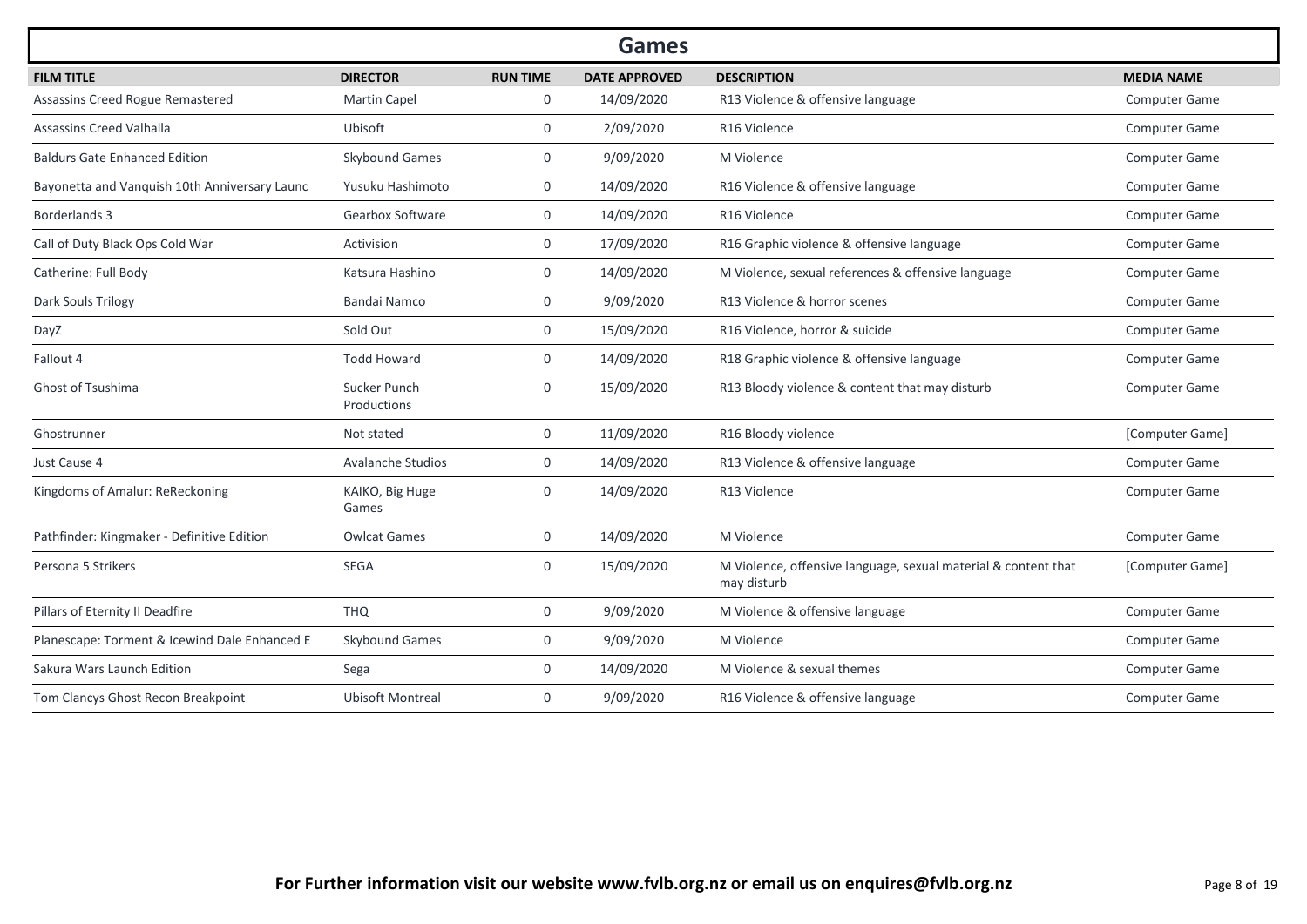| <b>Home Media</b>                             |                                                         |                 |                      |                                                         |                   |  |  |  |
|-----------------------------------------------|---------------------------------------------------------|-----------------|----------------------|---------------------------------------------------------|-------------------|--|--|--|
| <b>FILM TITLE</b>                             | <b>DIRECTOR</b>                                         | <b>RUN TIME</b> | <b>DATE APPROVED</b> | <b>DESCRIPTION</b>                                      | <b>MEDIA NAME</b> |  |  |  |
| #Unfit: The Psychology of Donald Trump        | Dan Partland                                            | 84.17           | 29/09/2020           | M Offensive language & content that may disturb         | Film - Online     |  |  |  |
| 2 Guns                                        | Baltasar Kormakur                                       | 108.5           | 21/09/2020           | R16 Violence & offensive language                       | Bluray            |  |  |  |
| 71                                            | Yann Demange                                            | 99.24           | 21/09/2020           | R16 Graphic violence & offensive language               | Bluray            |  |  |  |
| A Nous La Liberte                             | Rene Clair                                              | 83.25           | 22/09/2020           | G                                                       | <b>DVD</b>        |  |  |  |
| <b>Aardman Classics</b>                       | Nick Park & Steve<br>Box                                | 159.36          | 9/09/2020            | PG Medium level violence                                | <b>DVD</b>        |  |  |  |
| Above Suspicion                               | Phillip Noyce                                           | 100.07          | 15/09/2020           | R16 Violence, offensive language, drug use & sex scenes | Film - Online     |  |  |  |
| Adventure of A.R.I., The: My Robot Friend     | Stephen Shimek                                          | 90.46           | 7/09/2020            | <b>PG Violence</b>                                      | <b>DVD</b>        |  |  |  |
| Alfred Hitchcock: The Masterpiece Collection  | Alfred Hitchcock                                        | 458.01          | 10/09/2020           | M Violence & content that may disturb                   | <b>DVD</b>        |  |  |  |
| Alive                                         | Rob Grant                                               | 87.41           | 29/09/2020           | R16 Violence, cruelty & content that may disturb        | (DVD)             |  |  |  |
| Alpha and Omega                               | Anthony Bell/Ben<br>Gluck                               | 87.55           | 21/09/2020           | PG Low level violence                                   | Bluray            |  |  |  |
| Andre Rieu Jolly Holiday                      | Unknown                                                 | 45.06           | 29/09/2020           | G                                                       | DVD/CD            |  |  |  |
| Angry Birds Stella: The Complete Second Seaso | Eric Guaglione, Kim<br>Helminen,<br>Christopher Sadler, | 75.14           | 23/09/2020           | G                                                       | <b>DVD</b>        |  |  |  |
| Angry Birds Toons - Season 1 Volume 2         | Eric Guaglione, Kim<br>Helminem,<br>Christopher Sadler, | 69.42           | 23/09/2020           | G                                                       | <b>DVD</b>        |  |  |  |
| Angry Birds Toons: Season Two Volume One      | Eric Guaglione, Kim<br>Helminen,<br>Christopher Sadler, | 34.4            | 23/09/2020           | G                                                       | <b>DVD</b>        |  |  |  |
| Anna Karenina                                 | Joe Wright                                              | 124.21          | 25/09/2020           | M Sex scenes                                            | <b>DVD</b>        |  |  |  |
| Anthrax: Persistence Of Time                  | Unknown                                                 | 79.08           | 7/09/2020            | M Offensive language                                    | DVD/CD            |  |  |  |
| Any Bullet Will Do                            | Justin Lee                                              | 106.46          | 21/09/2020           | R13 Violence & offensive language                       | (DVD)             |  |  |  |
| Arizona                                       | <b>Wesley Ruggles</b>                                   | 121.29          | 28/09/2020           | PG Violence                                             | <b>DVD</b>        |  |  |  |
| Arthur & Merlin: Knights of Camelot           | Giles Alderson                                          | 91.16           | 7/09/2020            | M Violence                                              | <b>DVD</b>        |  |  |  |
| <b>Atlantic Rim</b>                           | Jared Cohn                                              | 81.55           | 25/09/2020           | M Violence & offensive language                         | <b>DVD</b>        |  |  |  |
| Ben-Hur                                       | Timur<br>Bekmambetov                                    | 246.38          | 21/09/2020           | M Violence                                              | Bluray/DC         |  |  |  |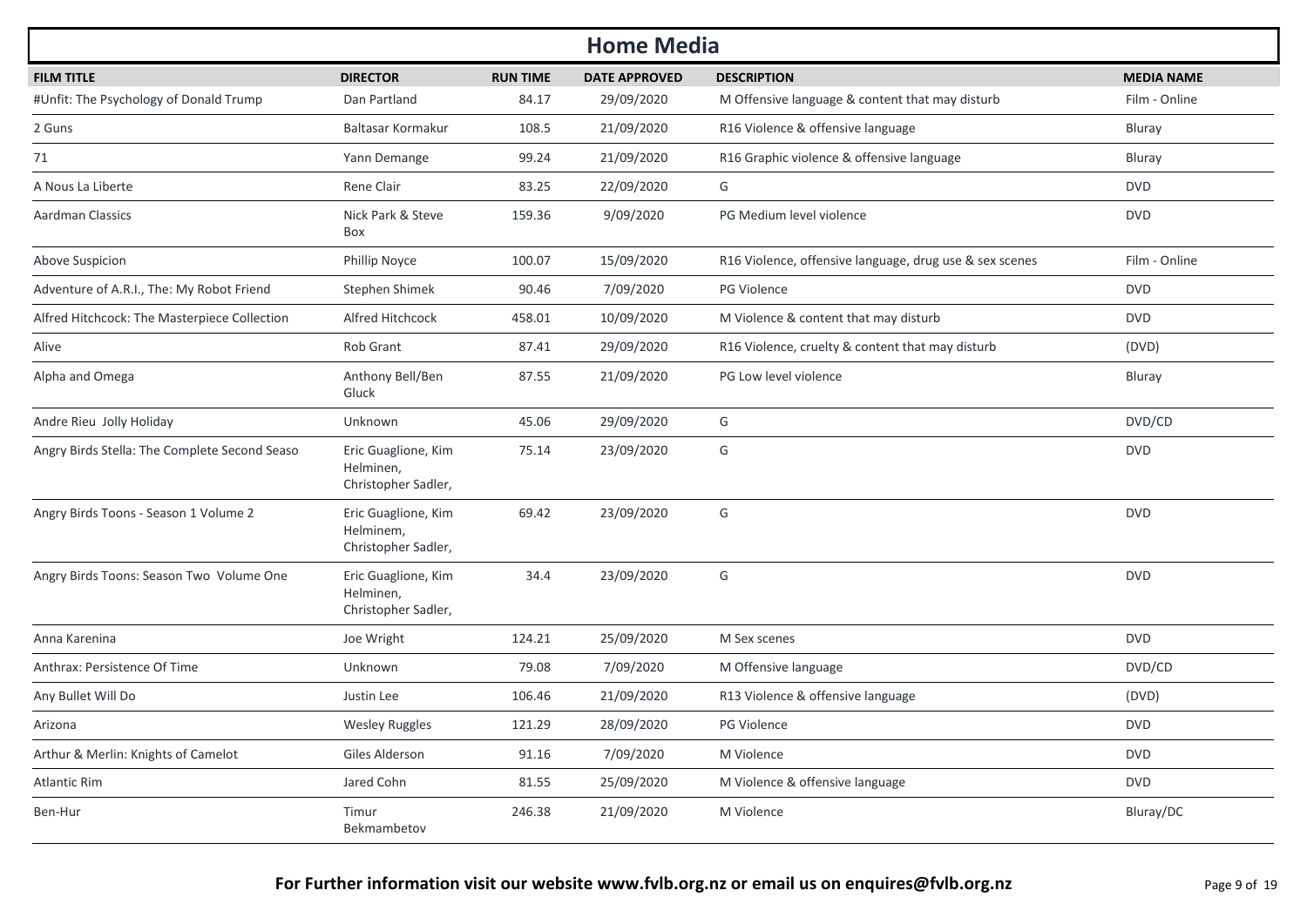| Benny Hill Show Annuals 1970 - 1979           | John Robins/Keith<br>Beckett/Mark<br>Stuart et al   | 1815.23 | 17/09/2020 | M Offensive language & nudity                            | <b>DVD</b>       |
|-----------------------------------------------|-----------------------------------------------------|---------|------------|----------------------------------------------------------|------------------|
| <b>Bill &amp; Ted's Excellent Adventure</b>   | Stephen Herek                                       | 90      | 9/09/2020  | M Offensive language                                     | <b>DVD</b>       |
| Bill & Ted's Excellent Adventure              | Stephen Herek                                       | 89.49   | 15/09/2020 | M Offensive language                                     | <b>Bluray</b>    |
| <b>Bill &amp; Ted's Excellent Adventure</b>   | Stephen Herek                                       | 179.38  | 15/09/2020 | M Offensive language                                     | Bluray 4K/Bluray |
| Bill Series 1 4 Collection                    | Various                                             | 3025.31 | 17/09/2020 | M Violence, sexual references & offensive language       | <b>DVD</b>       |
| Birds of a Feather: The Complete BBC Series   | Tony Dow, Nic<br>Phillips, Charlie<br>Hanson        | 3128.16 | 24/09/2020 | PG Coarse language & sexual references                   | <b>DVD</b>       |
| Black Cat, The                                | Albert S. Rogell                                    | 70.16   | 28/09/2020 | PG Violence & scary scenes                               | <b>DVD</b>       |
| <b>Black Clover Season 2 Part 5</b>           | Tatsuya Yoshihara                                   | 859.55  | 14/09/2020 | M Violence                                               | Bluray/DVD/DC    |
| Blue Crush 2                                  | Mike Elliott                                        | 107.52  | 25/09/2020 | PG Violence & nudity                                     | <b>DVD</b>       |
| Bob Hope Collection, The (1938 1946)          | George Marshall,<br>Elliott Nugent,<br>David Butler | 845.39  | 3/09/2020  | <b>PG Violence</b>                                       | <b>DVD</b>       |
| Booksellers, The                              | D.W. Young                                          | 95      | 15/09/2020 | PG Coarse language                                       | Film - Online    |
| Boy                                           | Taika Waititi                                       | 84.08   | 3/09/2020  | M Drug use & offensive language                          | <b>DVD</b>       |
| Bravas Episode 106                            | Jessy Terrero, Ari<br>Cruz, Kisha Burgos            | 21.46   | 16/09/2020 | M Offensive language                                     | Film - Online    |
| Bravas Episode 108                            | Jessy Terrero, Ari<br>Cruz, Kisha Burgos            | 24.24   | 16/09/2020 | M Offensive language                                     | Film - Online    |
| <b>Bridget Jones's Diary</b>                  | Sharon Maguire                                      | 96.59   | 17/09/2020 | M Violence, offensive language & sex scenes              | Bluray           |
| <b>Bright Ones</b>                            | David Norona, Fred<br>Vassallo                      | 77.48   | 17/09/2020 | $PG$                                                     | <b>DVD</b>       |
| Care Bears: Magic Mirror & Other Stories      | Jim Simon                                           | 68.15   | 23/09/2020 | PG                                                       | <b>DVD</b>       |
| Care Bears: The Magic Shop                    | Jim Simon                                           | 88.13   | 23/09/2020 | G                                                        | <b>DVD</b>       |
| Cars 3                                        | <b>Brian Fee</b>                                    | 102     | 2/09/2020  | G                                                        | Bluray 4K        |
| Cars 3                                        | <b>Brian Fee</b>                                    | 102.25  | 17/09/2020 | G                                                        | Bluray           |
| Cat Rescuers, The                             | Rob Fruchtman,<br>Steven Lawrence                   | 87      | 15/09/2020 | M Offensive language                                     | Film - Online    |
| Catherine Cookson: Storyteller Collection Vol | Not stated                                          | 1474.28 | 16/09/2020 | M Violence                                               | <b>DVD</b>       |
| Clovehitch Killer, The                        | Duncan Skiles                                       | 109.17  | 8/09/2020  | R16 Violence, sexual violence & content that may disturb | Film - Online    |

**For Further information visit our website www.fvlb.org.nz or email us on enquires@fvlb.org.nz** Page 10 of 19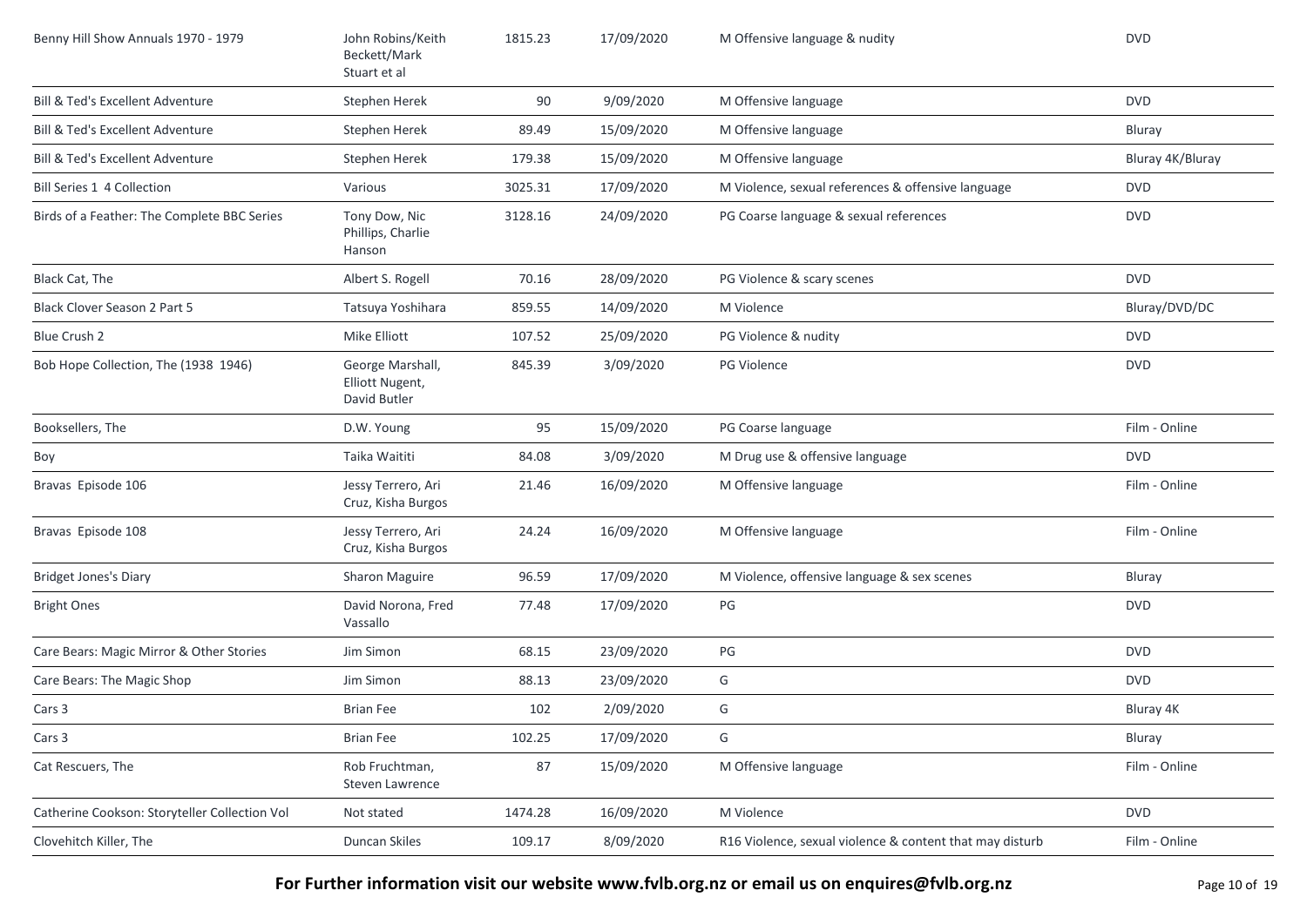| Commuter, The                              | Jaume Collet-Serra                                      | 104.28 | 17/09/2020 | M Violence & offensive language                              | Bluray           |
|--------------------------------------------|---------------------------------------------------------|--------|------------|--------------------------------------------------------------|------------------|
| Confession, A                              | Paul Andrew<br>Williams                                 | 269    | 10/09/2020 | <b>Refused Classification</b>                                | <b>DVD</b>       |
| Crown, The: Season 3                       | Various                                                 | 525    | 29/09/2020 | M Sexual references                                          | <b>DVD</b>       |
| Curb Your Enthusiasm Season 7              | Various                                                 | 317.43 | 22/09/2020 | R16 Sexual references & offensive language                   | <b>DVD</b>       |
| Dark Place, A                              | Simon Fellows                                           | 89.47  | 7/09/2020  | M Violence & offensive language                              | <b>DVD</b>       |
| David Crosby: Remember My Name             | A.J. Eaton                                              | 93.21  | 15/09/2020 | M Offensive language & drug references                       | <b>DVD</b>       |
| DCs Legends Of Tomorrow: Season 5          | Greg Berlanti, Marc<br>Guggenheim, Phil<br>Klemmer, etc | 610.07 | 16/09/2020 | R13 Violence, horror scenes & content may disturb            | <b>DVD</b>       |
| DCs Legends Of Tomorrow: Season 5 (Disc 1) | Gregory Smith et al.                                    | 203.2  | 15/09/2020 | R13 Violence, horror scenes & content may disturb            | <b>DVD</b>       |
| DCs Legends Of Tomorrow: Season 5 (Disc 2) | Caity Lotz et al                                        | 203.25 | 15/09/2020 | R13 Violence, horror scenes & content may disturb            | <b>DVD</b>       |
| DCs Legends Of Tomorrow: Season 5 (Disc 3) | Andi Armaganian<br>et al.                               | 203.22 | 15/09/2020 | R13 Violence, horror scenes & content may disturb            | <b>DVD</b>       |
| Dead Still                                 | Imogen Murphy,<br>Craig David Wallace                   | 287.43 | 11/09/2020 | <b>Refused Classification</b>                                | <b>DVD</b>       |
| Dead Still                                 | Imogen Murphy,<br>Craig David Wallace                   | 287.43 | 15/09/2020 | M Violence, offensive language & sex scenes                  | <b>DVD</b>       |
| Deadpool 2                                 | David Leitch                                            | 253    | 15/09/2020 | R16 Graphic violence, sexual references & offensive language | Bluray           |
| Deadpool 2                                 | David Leitch                                            | 505.58 | 18/09/2020 | R16 Graphic violence, sexual references & offensive language | Bluray/DC        |
| Deep Purple: Whoosh!                       | Unknown                                                 | 160.39 | 10/09/2020 | M Offensive language                                         | DVD/CD           |
| District 9                                 | Neill Blomkamp                                          | 224.3  | 23/09/2020 | R16 Violence & offensive language                            | Bluray 4K/Bluray |
| Dolly Parton: 50 Years at the Opry         | Ashley S Gorman                                         | 75.04  | 16/09/2020 | G                                                            | <b>DVD</b>       |
| Dracula (1979)                             | John Badham                                             | 108.59 | 28/09/2020 | R13                                                          | <b>DVD</b>       |
| Dragon Ball Super Collection 3             | Masato Mitsuka,<br>Toshiaki Komura,<br>Hideki Hiroshima | 617.2  | 23/09/2020 | M Violence                                                   | <b>DVD</b>       |
| Dragon Ball Super Collection 3             | Masato Mitsuka,<br>Toshiaki Komura,<br>Hideki Hiroshima | 618.4  | 23/09/2020 | M Violence                                                   | Bluray           |
| Dragonheart 3: The Sorcerer's Curse        | Colin Teague                                            | 93.08  | 25/09/2020 | M Violence                                                   | <b>DVD</b>       |
| Durrells, The - Series 4                   | Roger Goldby,<br>Steve Barron                           | 276.44 | 17/09/2020 | PG Violence, coarse language & sexual references             | <b>DVD</b>       |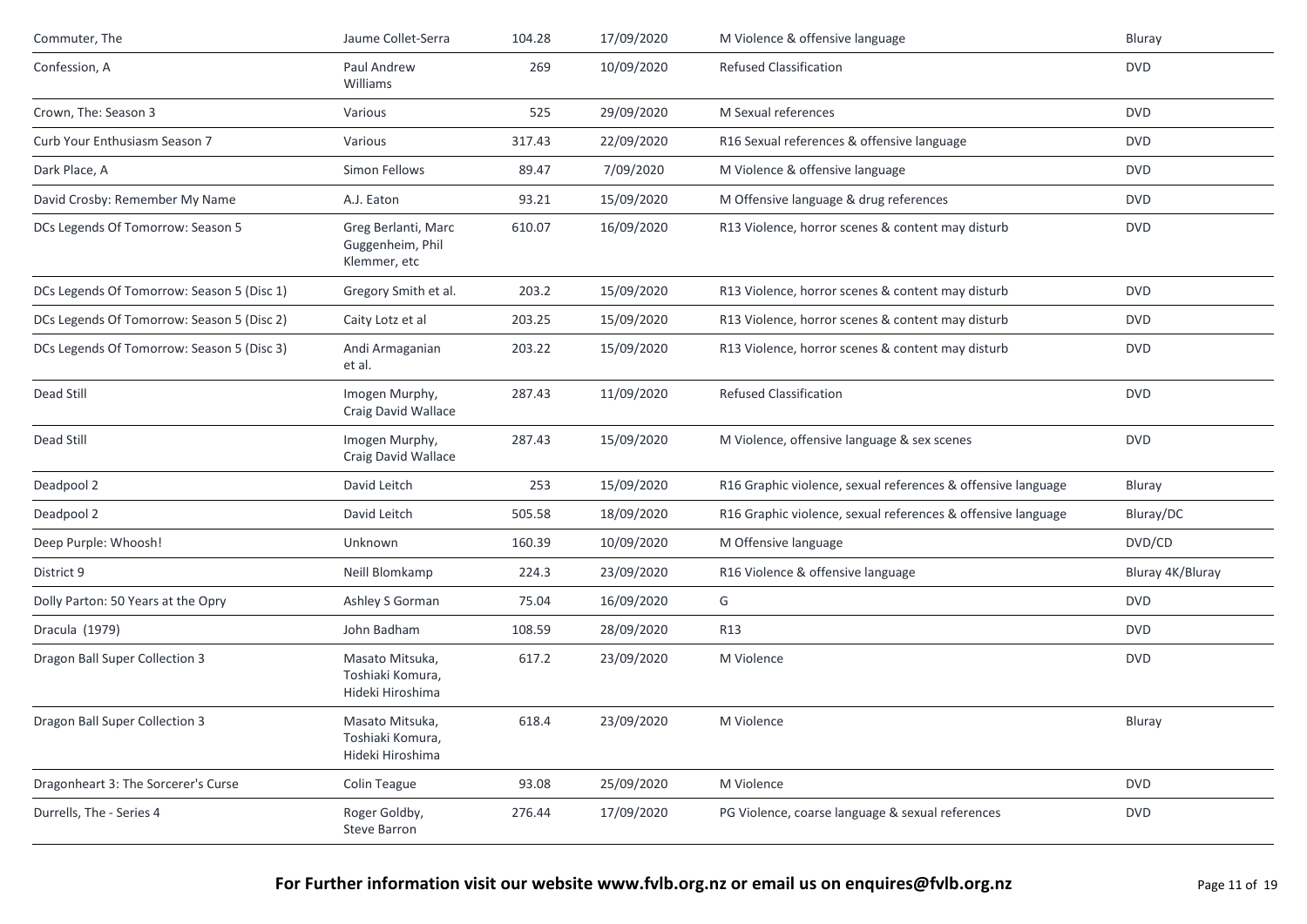| Eighth Grade                                  | Bo Burnham                                           | 93.34  | 10/09/2020 | M Offensive language, sexual references, drug use & horror | <b>DVD</b>    |
|-----------------------------------------------|------------------------------------------------------|--------|------------|------------------------------------------------------------|---------------|
| El Camino: A Breaking Bad Movie               | Vince Gilligan                                       | 117.16 | 11/09/2020 | R16 Violence, cruelty & offensive language                 | <b>DVD</b>    |
| Emoji Movie, The                              | Tony Leondis                                         | 82.49  | 23/09/2020 | PG Some scenes may scare very young children               | <b>DVD</b>    |
| <b>Fairy Tail Collection 23</b>               | Shinji Ishihara                                      | 309.56 | 14/09/2020 | M Sexualised imagery                                       | <b>DVD</b>    |
| <b>Fairy Tail Collection 23</b>               | Shinji Ishihara                                      | 310.36 | 15/09/2020 | M Sexualised imagery                                       | Bluray        |
| Fate of the Furious, The                      | F. Gary Gray                                         | 271.54 | 18/09/2020 | M Violence & offensive language                            | Bluray/DC     |
| Five Year Engagement The                      | Nicholas Stoller                                     | 119.17 | 25/09/2020 | R13 Sexual themes                                          | <b>DVD</b>    |
| Focus                                         | Glenn Ficarra and<br>John Requa                      | 209.28 | 21/09/2020 | M Violence, offensive language & sex scenes                | Bluray/UV     |
| Follow Me                                     | Will Wernick                                         | 88.16  | 10/09/2020 | R16 Violence, cruelty & offensive language                 | <b>DVD</b>    |
| Follow Me                                     | Will Wernick                                         | 92.02  | 10/09/2020 | R16 Violence, cruelty & offensive language                 | Bluray        |
| For the Love of Jessee                        | David McAbee                                         | 94     | 16/09/2020 | <b>PG Violence</b>                                         | Film - Online |
| Forbidden Room, The                           | Guy Maddin, Evan<br>Johnson                          | 119.1  | 17/09/2020 | M Nudity                                                   | <b>DVD</b>    |
| Fortunes of War: The Complete MiniSeries      | James Cellan Jones                                   | 403.07 | 22/09/2020 | M Violence                                                 | <b>DVD</b>    |
| Fraggle Rock: Remastered 35th Anniversary Col | Nick Abson, George<br>Bloomfield,<br>Norman Campbell | 1631   | 17/09/2020 | G                                                          | <b>DVD</b>    |
| General's Daughter, The                       | Simon West                                           | 111.37 | 28/09/2020 | R18 Violence, sexual violence & offensive language         | <b>DVD</b>    |
| Happy Halloween, ScoobyDoo!                   | Swinton O. Scott III                                 | 73.06  | 2/09/2020  | PG Some scenes may scare very young children               | Film - Online |
| Hard Kill                                     | Matt Eskandari                                       | 98.41  | 23/09/2020 | R13 Violence & offensive language                          | Bluray        |
| Hard Kill                                     | Matt Eskandari                                       | 94.39  | 23/09/2020 | R13 Violence & offensive language                          | <b>DVD</b>    |
| He Who Dares                                  | Paul Tanter                                          | 82.02  | 17/09/2020 | R16 Violence & offensive language                          | Bluray        |
| Hereditary                                    | Ari Aster                                            | 127.23 | 18/09/2020 | R16 Horror & content that may disturb                      | Bluray        |
| High Note, The                                | Nisha Ganatra                                        | 108.44 | 9/09/2020  | M Offensive language                                       | <b>DVD</b>    |
| High Note, The                                | Nisha Ganatra                                        | 113.22 | 9/09/2020  | M Offensive language                                       | Bluray        |
| Hole, The                                     | Joe Dante                                            | 88.16  | 25/09/2020 | M Horror scenes                                            | <b>DVD</b>    |
| Home Alone 2 - Lost in New York               | Chris Columbus                                       | 115.07 | 22/09/2020 | PG Violence                                                | <b>DVD</b>    |
| Hop                                           | Tim Hill                                             | 95     | 17/09/2020 | PG                                                         | Bluray        |
| Hope Ranch                                    | Paco Aguilar                                         | 78.02  | 17/09/2020 | G                                                          | <b>DVD</b>    |
|                                               |                                                      |        |            |                                                            |               |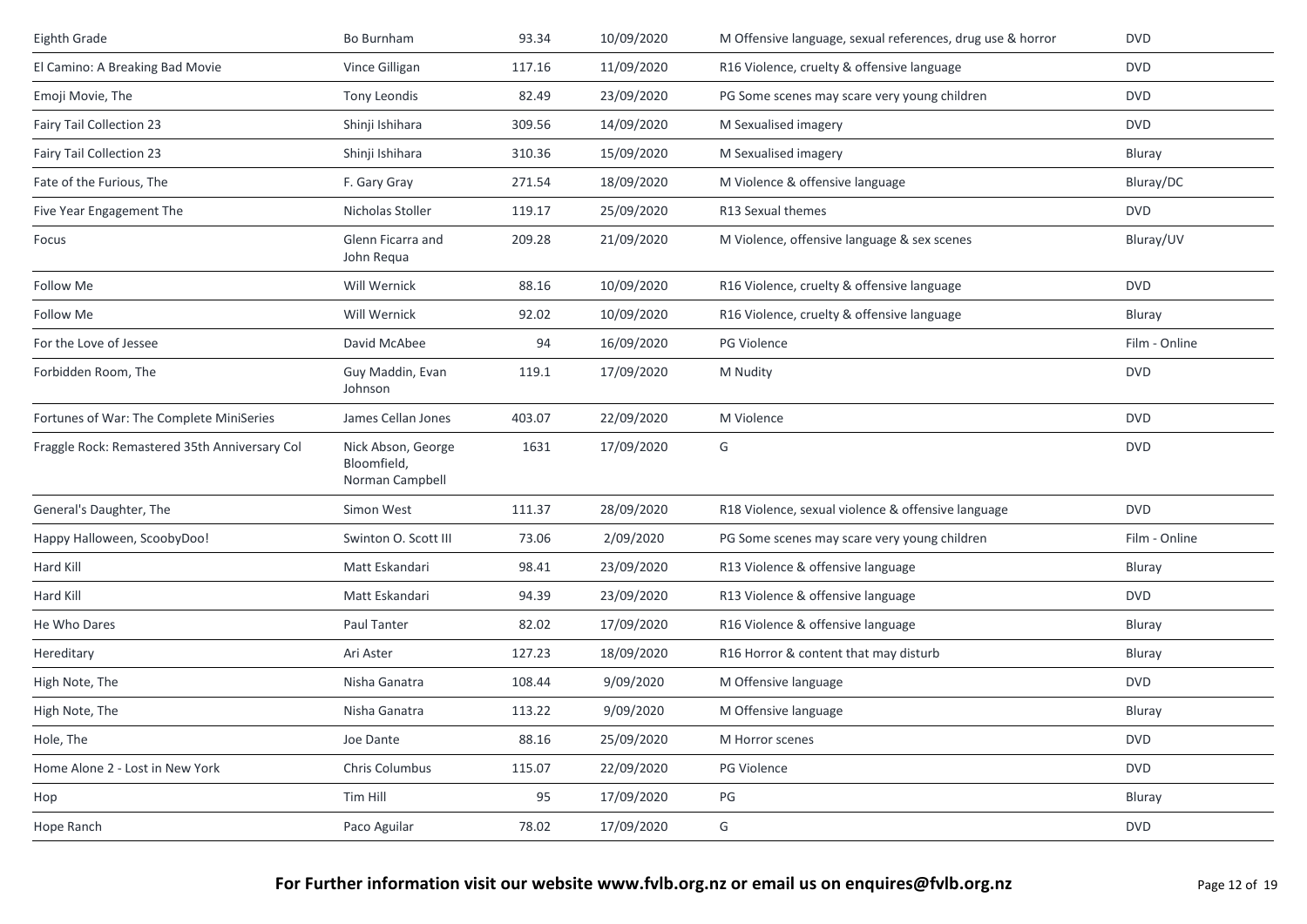| Horse Camp: A Love Tail                       | Joel Paul Reisig             | 81      | 10/09/2020 | G                                                                                    | <b>DVD</b>    |
|-----------------------------------------------|------------------------------|---------|------------|--------------------------------------------------------------------------------------|---------------|
| How Green Was My Valley                       | John Ford                    | 118.56  | 9/09/2020  | G                                                                                    | <b>DVD</b>    |
| I Am Ali                                      | Clare Lewins                 | 223.04  | 21/09/2020 | PG Violence                                                                          | Bluray/UV     |
| Imposters: Season Two                         | Adam Brooks, April<br>Mullen | 422.14  | 15/09/2020 | M Violence, offensive language, drug use & sexual references                         | <b>DVD</b>    |
| In Harm's Way                                 | Otto Preminger               | 160.13  | 28/09/2020 | PG                                                                                   | <b>DVD</b>    |
| Incredible Hulk, The: The Complete Series     | Various                      | 3996.12 | 25/09/2020 | M Medium level violence                                                              | <b>DVD</b>    |
| Inside Out                                    | Artie Mandelberg             | 89.19   | 25/09/2020 | M Violence                                                                           | <b>DVD</b>    |
| Interview, The                                | Evan Goldberg,<br>Seth Rogan | 224.22  | 21/09/2020 | R16 Violence, offensive language, sexual material & other content<br>that may offend | Bluray/UV     |
| Is it Wrong to Try to Pick up Girls in a Dung | Hideki Tachibana             | 296.24  | 11/09/2020 | M Violence & sexualised imagery                                                      | Bluray        |
| John Wayne Collection Volume Two              | Various                      | 859.01  | 29/09/2020 | PG Violence                                                                          | <b>DVD</b>    |
| Khrustalyov, My Car!                          | Aleksei German               | 146.27  | 14/09/2020 | R16 Violence, sexual violence, offensive language & sex scenes                       | Bluray        |
| Kirk Douglas Collection                       | Various                      | 1151.41 | 25/09/2020 | PG Violence & coarse language                                                        | <b>DVD</b>    |
| Klute                                         | Alan J Pakula                | 113.52  | 9/09/2020  | R16 Offensive language                                                               | <b>DVD</b>    |
| Kono Oto Tomare! Sounds of Life Season One    | Ryōma Mizuno                 | 616.22  | 11/09/2020 | PG Violence, coarse language & sexual references                                     | <b>Bluray</b> |
| Laid To Rest                                  | Robert Hall                  | 89.55   | 7/09/2020  | R18 Violence, offensive language & sex scenes                                        | <b>DVD</b>    |
| Last Dragon, The                              | Michael Schultz              | 108.14  | 7/09/2020  | PG Violence                                                                          | <b>DVD</b>    |
| Last Frontier, The                            | Simon Wincer                 | 178.35  | 16/09/2020 | PG Adult themes                                                                      | <b>DVD</b>    |
| Last Wave, The                                | Peter Weir                   | 105.07  | 28/09/2020 | <b>PG Violence</b>                                                                   | Bluray        |
| Laurel Canyon                                 | Alison Ellwood               | 151.01  | 28/09/2020 | M Drug use & offensive language                                                      | (DVD)         |
| Lazy Susan                                    | Nick Peet                    | 87.02   | 11/09/2020 | M Sex scenes & offensive language                                                    | <b>DVD</b>    |
| Legend Of Kung Fu Rabbit                      | Lijun Sun                    | 85.1    | 23/09/2020 | PG Low level violence                                                                | <b>DVD</b>    |
| Legend of the Millennium Dragon               | Hirotsugu Kawasaki           | 94.1    | 25/09/2020 | M Violence                                                                           | <b>DVD</b>    |
| Lego Movie, The                               | Phil Lord & Chris<br>Miller  | 201.1   | 21/09/2020 | PG Low level violence                                                                | Bluray/UV     |
| Les Vampires                                  | Louis Feuillade              | 419.31  | 22/09/2020 | PG Medium level violence                                                             | <b>DVD</b>    |
| Looking Out Looking In                        | Chris Maguire                | 22      | 23/09/2020 | G                                                                                    | Film - Online |
| Lou Reed - New York Album                     |                              | 76.41   | 23/09/2020 | PG                                                                                   | <b>DVD</b>    |
| Machine                                       | Justin Krook                 | 84      | 14/09/2020 | M Violence, nudity & content that may disturb                                        | Film - Online |

**For Further information visit our website www.fvlb.org.nz or email us on enquires@fvlb.org.nz** Page 13 of 19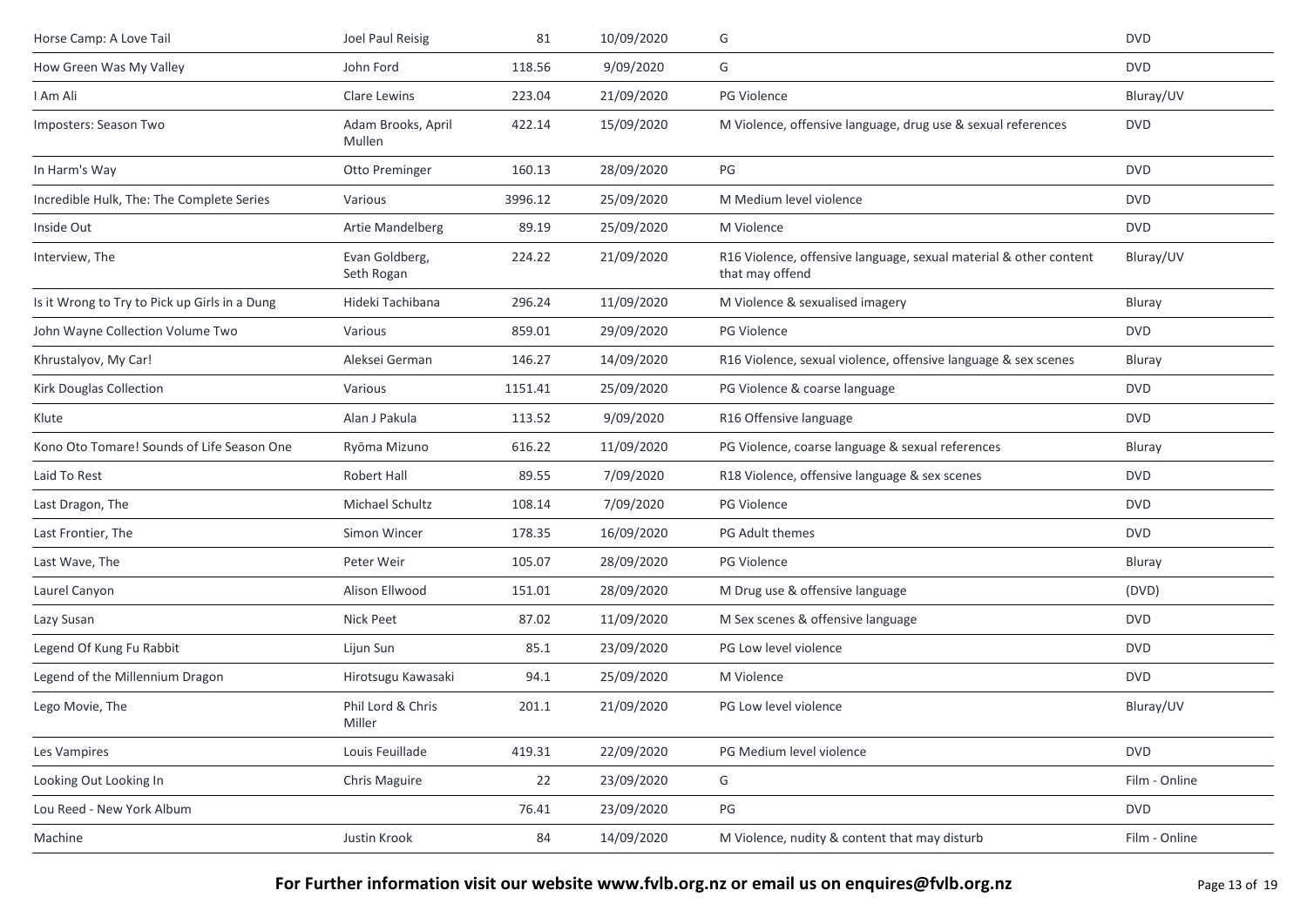| Madam Secretary Season 6                    | Eric Stoltz, Felix<br>Alcala et al                          | 432.21  | 23/09/2020 | M Violence                                                  | <b>DVD</b>    |
|---------------------------------------------|-------------------------------------------------------------|---------|------------|-------------------------------------------------------------|---------------|
| Man in the Saddle                           | Andre de Toth                                               | 86.39   | 28/09/2020 | M Violence                                                  | <b>DVD</b>    |
| Marvels Cinematic Universe Phase 3: Part 1  | Taike Waititi,<br>James Gunn et al                          | 635.17  | 8/09/2020  | M Violence & offensive language                             | <b>DVD</b>    |
| Marvels Cinematic Universe Phase 3: Part 1  | Taike Waititi,<br>James Gunn et al                          | 662.23  | 8/09/2020  | M Violence & offensive language                             | Bluray        |
| Marvels Cinematic Universe Phase 3: Part 2  | Anthony Russo/Joe<br>Russo/Ryan<br>Coogler/Jon<br>Watts/etc | 801.22  | 8/09/2020  | M Violence                                                  | <b>DVD</b>    |
| Marvels Cinematic Universe Phase 3: Part 2  | Anthony Russo/Joe<br>Russo/Ryan<br>Coogler/Jon<br>Watts/etc | 838.07  | 8/09/2020  | M Violence & offensive language                             | Bluray        |
| Me and Earl and the Dying Girl              | Alfonso Gomez-<br>Rejon                                     | 100.55  | 25/09/2020 | M Offensive language, sexual references & drug references   | <b>DVD</b>    |
| Men Behaving Badly: The Complete Collection | Harry Enfield,<br>Martin Dennis, Ken<br>Marino              | 1208.3  | 16/09/2020 | M Offensive language & sexual references                    | <b>DVD</b>    |
| Midnight Family                             | Luke Lorentzen                                              | 80      | 15/09/2020 | M Offensive language                                        | Film - Online |
| Midsomer Murders: Season 17 20 Collection   | Charles Palmer,<br>Rennie Rye, Matt<br>Carter               | 2106.34 | 23/09/2020 | M Violence, sexual references & content that may disturb    | <b>DVD</b>    |
| Mike The Knight Galahad the Great           | Neil Affleck                                                | 60.28   | 23/09/2020 | G                                                           | <b>DVD</b>    |
| Million Little Things, A: Season One        | James Griffiths                                             | 727.16  | 16/09/2020 | M Adult themes                                              | <b>DVD</b>    |
| Mob Psycho 100 II                           | Yuzuru Tachikawa                                            | 629.45  | 3/09/2020  | M Violence, cruelty & content that may disturb              | Bluray/DVD    |
| Mojave                                      | <b>William Monahan</b>                                      | 89.06   | 23/09/2020 | R13 Violence & offensive language                           | <b>DVD</b>    |
| Monos                                       | Alejandro Landes                                            | 102.24  | 15/09/2020 | R13 Violence, offensive language & content that may disturb | Film - Online |
| Morning Show Mysteries: Collection 2        | Kevin Fair                                                  | 175.02  | 16/09/2020 | <b>PG Violence</b>                                          | <b>DVD</b>    |
| Mortal Glitch - Episode 101                 | Christian Moya                                              | 30.41   | 16/09/2020 | PG Violence                                                 | Film - Online |
| Mortal Glitch - Episode 102                 | Christian Moya                                              | 25.14   | 16/09/2020 | PG Violence & coarse language                               | Film - Online |
| Mortal Glitch - Episode 103                 | Christian Moya                                              | 27.45   | 16/09/2020 | PG Violence & coarse language                               | Film - Online |
| Mortal Glitch - Episode 104                 | Christian Moya                                              | 23.48   | 16/09/2020 | PG Violence & coarse language                               | Film - Online |
| Mortal Glitch Episode 105                   | Christian Moya                                              | 25.24   | 29/09/2020 | PG Violence                                                 | Film - Online |

**For Further information visit our website www.fvlb.org.nz or email us on enquires@fvlb.org.nz** Page 14 of 19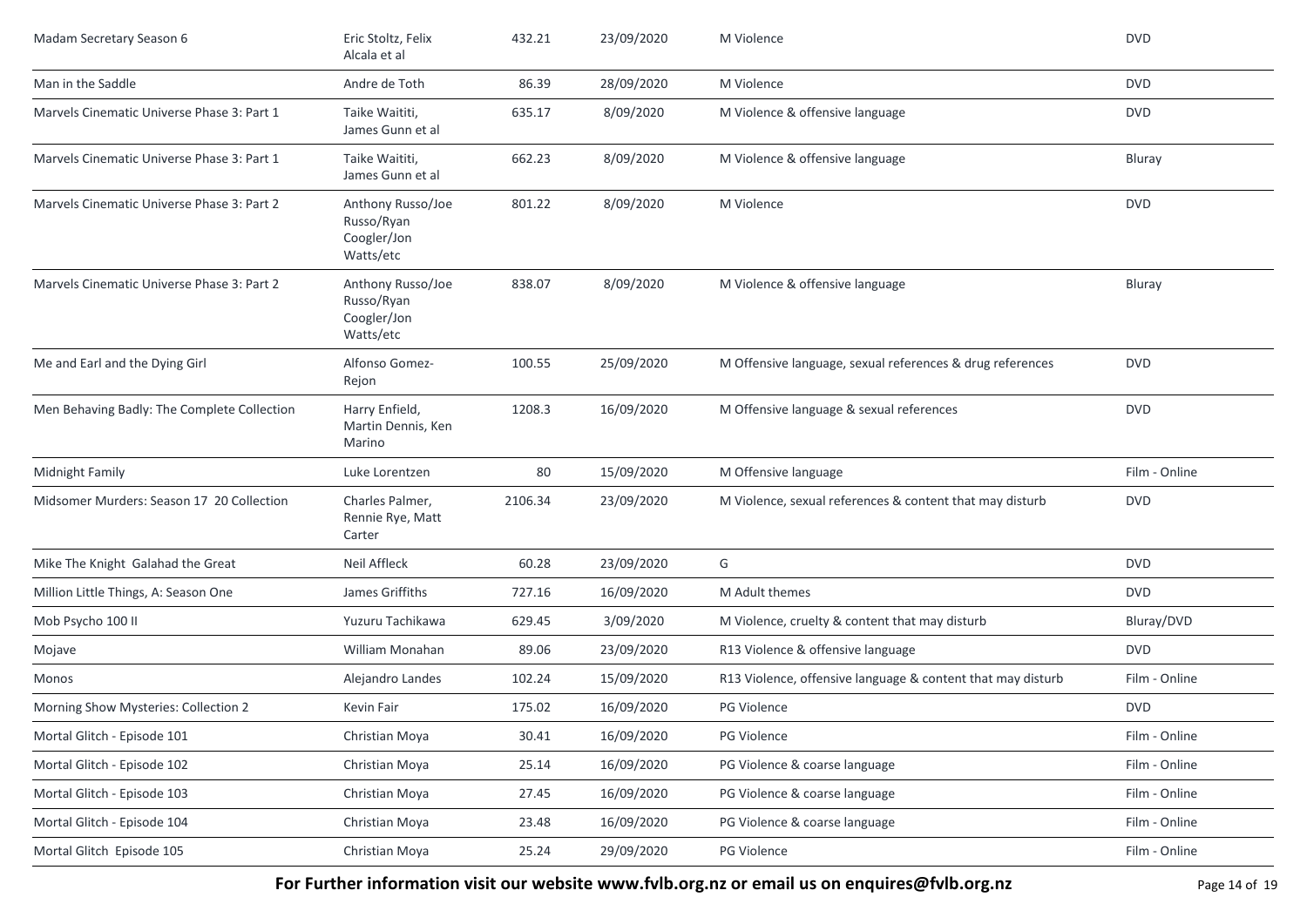| Mrs Lowry and Son                             | Adrian Noble                                           | 87.55  | 10/09/2020 | <b>PG Nudity</b>                                         | <b>DVD</b>    |
|-----------------------------------------------|--------------------------------------------------------|--------|------------|----------------------------------------------------------|---------------|
| Mrs. Browns Boys Live The Complete Collection | Brendan O'Carroll                                      | 480.07 | 17/09/2020 | <b>Refused Classification</b>                            | Bluray        |
| My Friend Irma                                | George Marshall                                        | 102.59 | 28/09/2020 | G                                                        | Bluray        |
| Naruto Shippuden Chakra Collection 7          | Hayato Date                                            | 1580   | 23/09/2020 | M Violence                                               | <b>DVD</b>    |
| Never Look Away                               | Florian Henckel<br>von Donnersmarck                    | 181.22 | 10/09/2020 | M Sex scenes, nudity & content that may disturb          | <b>DVD</b>    |
| New Amsterdam: Season 2                       | Michael Slovis, Don<br>Scardino et al                  | 764.39 | 9/09/2020  | M Violence, sexual references & content that may disturb | <b>DVD</b>    |
| New Amsterdam: Season 2 (Disc 2)              | Nick Gomez et al.                                      | 164.49 | 2/09/2020  | M Violence & content that may disturb                    | <b>DVD</b>    |
| New Amsterdam: Season 2 (Disc 3)              | Michael Slovis et al.                                  | 170.32 | 2/09/2020  | M Violence, sexual references & content that may disturb | <b>DVD</b>    |
| New Amsterdam: Season 2 (Disc 4)              | Darnell Martin,<br>Ryan Eggold,<br>Allison Liddi-Brown | 127.41 | 2/09/2020  | M Content may disturb                                    | <b>DVD</b>    |
| New Amsterdam: Season 2 (Disc 5)              | Crais Zisk, Kristi<br>Zea, Dinh Thai                   | 136.43 | 8/09/2020  | M Content may disturb                                    | <b>DVD</b>    |
| Night of the Demon                            | Jacques Tourneur                                       | 95.4   | 25/09/2020 | <b>R16</b>                                               | <b>DVD</b>    |
| Night of the Demon                            | Jacques Tourneur                                       | 95.46  | 28/09/2020 | R16                                                      | Bluray        |
| Older                                         | Guy Pigden                                             | 89.5   | 4/09/2020  | R16 Sex scenes, nudity, drug use & offensive language    | <b>DVD</b>    |
| Older                                         | Guy Pigden                                             | 93.39  | 4/09/2020  | R16 Sex scenes, nudity, drug use & offensive language    | <b>Bluray</b> |
| Once Upon a Time in the West (Special Edit)   | Sergio Leone                                           | 158.33 | 22/09/2020 | <b>PG Violence</b>                                       | <b>DVD</b>    |
| <b>Operation Buffalo</b>                      | Peter Duncan                                           | 320.31 | 11/09/2020 | <b>Refused Classification</b>                            | <b>DVD</b>    |
| Orlando                                       | Sally Potter                                           | 93.29  | 9/09/2020  | PG Sexual references                                     | <b>DVD</b>    |
| Other Boleyn Girl, The                        | Justin Chadwick                                        | 115.35 | 17/09/2020 | M Sexual references                                      | Bluray        |
| Outback                                       | Mike Green                                             | 82.27  | 11/09/2020 | M Offensive language                                     | <b>DVD</b>    |
| Outpost, The                                  | Rod Lurie                                              | 123.05 | 14/09/2020 | R16 Violence, sexual references & offensive language     | (DVD)         |
| Outpost, The                                  | Rod Lurie                                              | 118.03 | 14/09/2020 | R16 Violence, sexual references & offensive language     | Film - Online |
| P51 Dragon Fighter                            | Mark Atkins                                            | 80.59  | 25/09/2020 | M Violence                                               | <b>DVD</b>    |
| Pain and Glory                                | Pedro Almodovar                                        | 113.23 | 15/09/2020 | M Violence, offensive language, drug use & nudity        | <b>DVD</b>    |
| Pearson: The Complete Series                  | Kevin Bray, Silver<br>Tree, Stefan<br>Schwartz         | 428.3  | 16/09/2020 | M Violence & offensive language                          | <b>DVD</b>    |
| Personal History of David Copperfield, The    | Armando Iannucci                                       | 114.22 | 7/09/2020  | PG Violence                                              | <b>DVD</b>    |

**For Further information visit our website www.fvlb.org.nz or email us on enquires@fvlb.org.nz** Page 15 of 19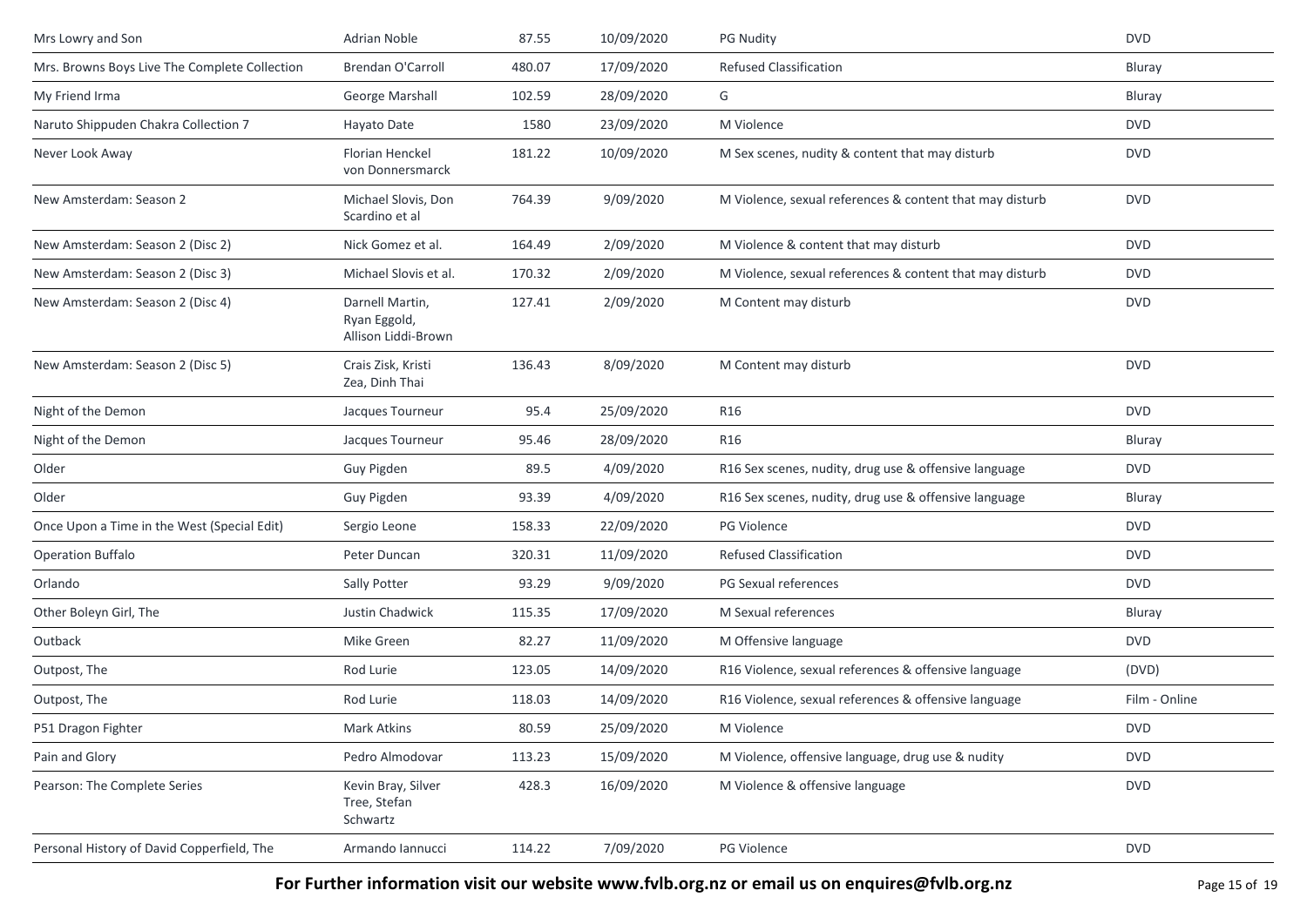| Piggy Tales: The Complete Second Season      | Various                                        | 25.58  | 23/09/2020 | G                                                           | <b>DVD</b>    |
|----------------------------------------------|------------------------------------------------|--------|------------|-------------------------------------------------------------|---------------|
| Pineapple Express Extended Version           | David Gorden<br>Green                          | 229.26 | 18/09/2020 | R16 Violence, offensive language & drug use                 | Bluray        |
| Planet of the Apes Trilogy                   | Rupert Wyatt/Matt<br>Reeves                    | 750.58 | 21/09/2020 | M Violence, offensive language & content that may disturb   | Bluray/UV     |
| Poldark: Complete Series 1                   | Ed Bazalgette                                  | 460.57 | 21/09/2020 | M Violence & sexual references                              | Bluray        |
| Poseidon Rex                                 | Mark L Lester                                  | 75.53  | 23/09/2020 | R13 Violence                                                | <b>DVD</b>    |
| Posse (1975)                                 | Kirk Douglas                                   | 88.57  | 28/09/2020 | PG                                                          | <b>DVD</b>    |
| Presidio, The                                | Peter Hyams                                    | 94.35  | 25/09/2020 | M Violence, offensive language & sex scenes                 | <b>DVD</b>    |
| Prestige, The                                | Christopher Nolan                              | 130.18 | 21/09/2020 | M Medium level violence                                     | Bluray        |
| Prime Suspect 5 7                            | Philip Davis, Tom<br>Hooper, Phillip<br>Martin | 577.5  | 16/09/2020 | R16 Violence, sexual themes & content that may disturb      | <b>DVD</b>    |
| Prince: Sign O' The Times Live at Paisley Pa | Not Stated                                     | 132.38 | 16/09/2020 | M Offensive language                                        | <b>DVD</b>    |
| Proximity                                    | Eric Demeusy                                   | 119.21 | 7/09/2020  | M Violence                                                  | <b>DVD</b>    |
| Puppet Master: The Littlest Reich            | Sonny Laguna,<br>Tommy Wiklund                 | 86.17  | 10/09/2020 | R18 Graphic violence, sex scenes & content that may disturb | <b>DVD</b>    |
| Queen + Adam Lambert: Live Around The World  | Various                                        | 98.24  | 16/09/2020 | M Offensive language                                        | Bluray        |
| Queen + Adam Lambert: Live Around The World  | Various                                        | 98.24  | 16/09/2020 | M Offensive language                                        | <b>DVD</b>    |
| Radioactive                                  | Marjane Satrapi                                | 105.15 | 23/09/2020 | M Sex scenes, offensive language & content that may disturb | <b>DVD</b>    |
| Rage Of Dinosaurs                            | Joseph J Lawson                                | 84.44  | 23/09/2020 | M Violence                                                  | <b>DVD</b>    |
| Rascal Does Not Dream of a Dreaming Girl     | Sōichi Masui                                   | 89.56  | 15/09/2020 | M Adult themes                                              | Bluray        |
| Rescuers, The                                | Wolfgang<br>Reitherman                         | 77.13  | 21/09/2020 | G                                                           | Bluray        |
| Rings                                        | F. Javier Gutiérrez                            | 204.22 | 21/09/2020 | R13 Violence & horror scenes                                | Bluray/DC     |
| Robin's Nest: Complete Series                | Peter Frazer-Jones                             | 1187   | 17/09/2020 | M Sexual references                                         | <b>DVD</b>    |
| Rock Hudson Film Collection                  | Various                                        | 921.53 | 25/09/2020 | M Violence                                                  | <b>DVD</b>    |
| Roger Waters Us + Them                       | Sean Evans                                     | 119.28 | 14/09/2020 | M Offensive language                                        | (Digital DVD) |
| Secret, The: Dare to Dream                   | Andy Tennant                                   | 107    | 2/09/2020  | PG Coarse language                                          | Film - Online |
| Secret, The: Dare to Dream                   | Andy Tennant                                   | 102.23 | 7/09/2020  | PG Coarse language                                          | <b>DVD</b>    |
| She Dies Tomorrow                            | Amy Seimetz                                    | 81.24  | 11/09/2020 | M Offensive language, sexual references & drug use          | DVD           |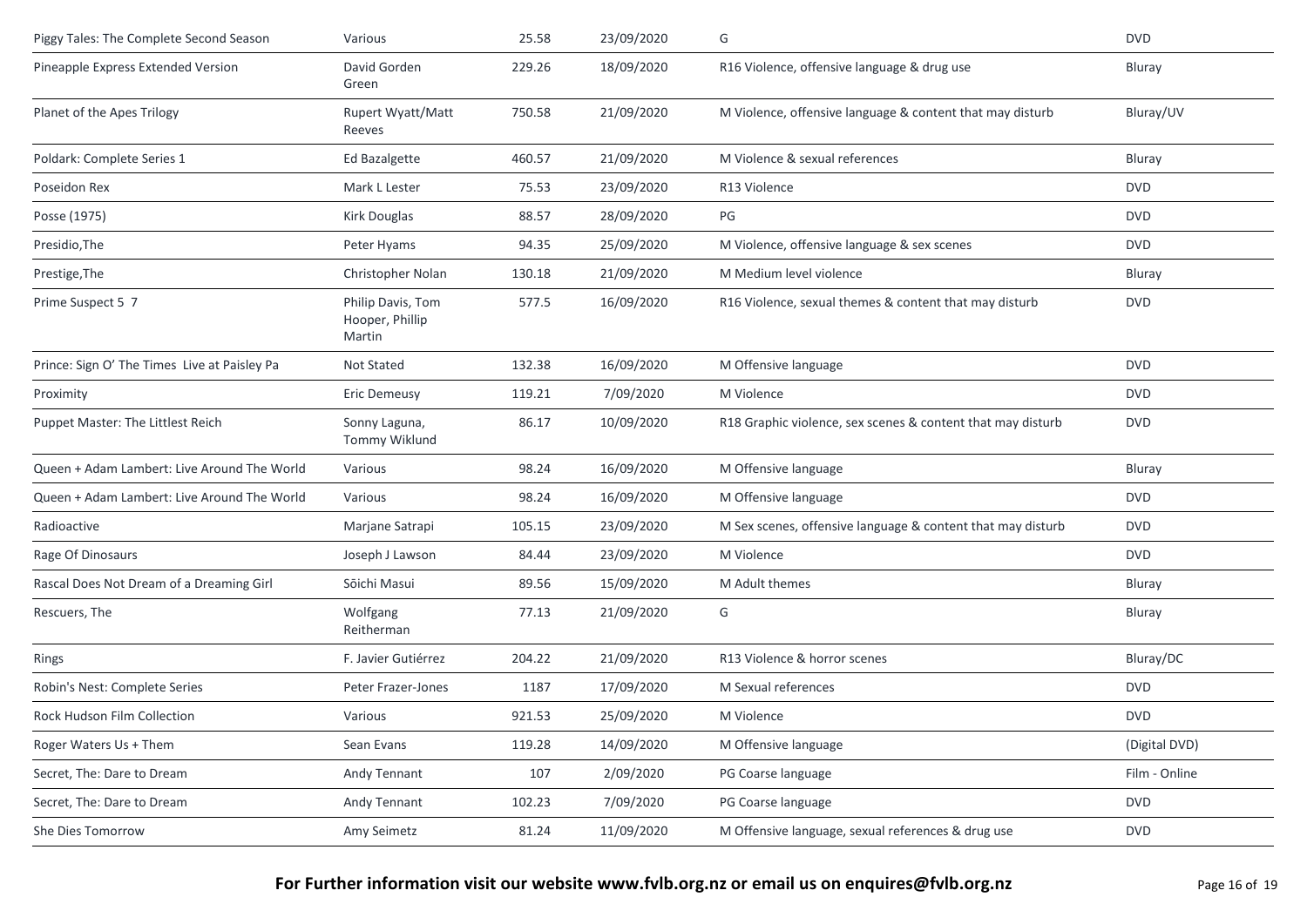| Sister Act/Sister Act 2: Back In The Habit    | Emile Ardolino, Bill<br><b>Duke</b>                 | 198.53 | 22/09/2020 | PG Low level violence                                                                | <b>DVD</b>    |
|-----------------------------------------------|-----------------------------------------------------|--------|------------|--------------------------------------------------------------------------------------|---------------|
| Sleeper Agent                                 | Nathan Blair                                        | 102.55 | 7/09/2020  | <b>PG Violence</b>                                                                   | <b>DVD</b>    |
| Snow Queen 2                                  | Aleksey Tsitsilin                                   | 75.32  | 22/09/2020 | PG Low level violence                                                                | <b>DVD</b>    |
| Soldiers Revenge, A                           | Michael Feifer                                      | 139.44 | 15/09/2020 | M Violence & offensive language                                                      | <b>DVD</b>    |
| Space Between Us, The                         | Peter Chelsom                                       | 115.24 | 25/09/2020 | M Adult themes                                                                       | <b>DVD</b>    |
| Space Jam                                     | Joe Pytka                                           | 87.13  | 7/09/2020  | G                                                                                    | <b>DVD</b>    |
| <b>Stage Mother</b>                           | Thom Fitzgerald                                     | 93     | 15/09/2020 | M Violence, offensive language, drug use & sexual references                         | Film - Online |
| Star Trek Beyond                              | Justin Lin                                          | 234.44 | 25/09/2020 | M Violence                                                                           | DVD/DC        |
| Steve Hackett: Live At Hammersmith            | Paul M Green                                        | 171.51 | 29/09/2020 | PG                                                                                   | Bluray        |
| Strange Door, The                             | Joseph Pevney                                       | 80.53  | 28/09/2020 | G                                                                                    | <b>DVD</b>    |
| Sword Art Online: Alicization - Part 2 (Disc  | Manabu Ono et al.                                   | 141.54 | 28/09/2020 | R13 Violence, sexual violence & content that may disturb                             | <b>DVD</b>    |
| Sword Art Online: Alicization - Part 2 (Disc  | Manabu Ono et al.                                   | 141.54 | 28/09/2020 | R13 Bloody violence & content that may disturb                                       | <b>DVD</b>    |
| Sword Art Online: Alicization Part 2          | Shunsuke Ishikawa,<br>Hirotaka Tokuda,<br>Saori Den | 284    | 29/09/2020 | R13 Bloody violence, sexual violence & content that may distrub                      | <b>Bluray</b> |
| Tales of the Four Seasons (Tale of Springtime | E Rohmer                                            | 427.57 | 22/09/2020 | PG                                                                                   | <b>DVD</b>    |
| <b>Terminator: Genisys</b>                    | Alan Taylor                                         | 125.42 | 21/09/2020 | M Violence & offensive language                                                      | Bluray        |
| Thomas & Friends: Colourful World             | Dianna Basso, et al.                                | 102.53 | 29/09/2020 | G                                                                                    | <b>DVD</b>    |
| Throne of Blood                               | Akira Kurosawa                                      | 109.38 | 9/09/2020  | M Violence & horror                                                                  | <b>DVD</b>    |
| Tinker Tailor Soldier Spy                     | <b>Tomas Alfredson</b>                              | 127.22 | 21/09/2020 | M Violence & offensive language                                                      | <b>Bluray</b> |
| Together We Rise: Told Through the Lens of GR | Theo Williams                                       | 20.19  | 29/09/2020 | M Offensive language                                                                 | Film - Online |
| <b>Top Gunner</b>                             | Daniel Lusko                                        | 80.42  | 15/09/2020 | M Violence                                                                           | <b>DVD</b>    |
| Trainspotting 2                               | Danny Boyle                                         | 234.44 | 21/09/2020 | R16 Violence, offensive language, drug use, sex scenes & content<br>that may disturb | Bluray/UV     |
| Treadstone: Season 1                          | Ramin Bahrani,<br>Alex Graves et al                 | 424.54 | 23/09/2020 | R13 Violence, cruelty & offensive language                                           | <b>DVD</b>    |
| Treadstone: Season One (Disc 1)               | Ramin Bahrani,<br><b>Alex Graves</b>                | 135.57 | 21/09/2020 | R13 Violence, cruelty & offensive language                                           | <b>DVD</b>    |
| Treadstone: Season One (Disc 2)               | Brad Anderson,<br>Wayne Yip                         | 166.06 | 21/09/2020 | R13 Violence, cruelty & offensive language                                           | <b>DVD</b>    |
|                                               |                                                     |        |            |                                                                                      |               |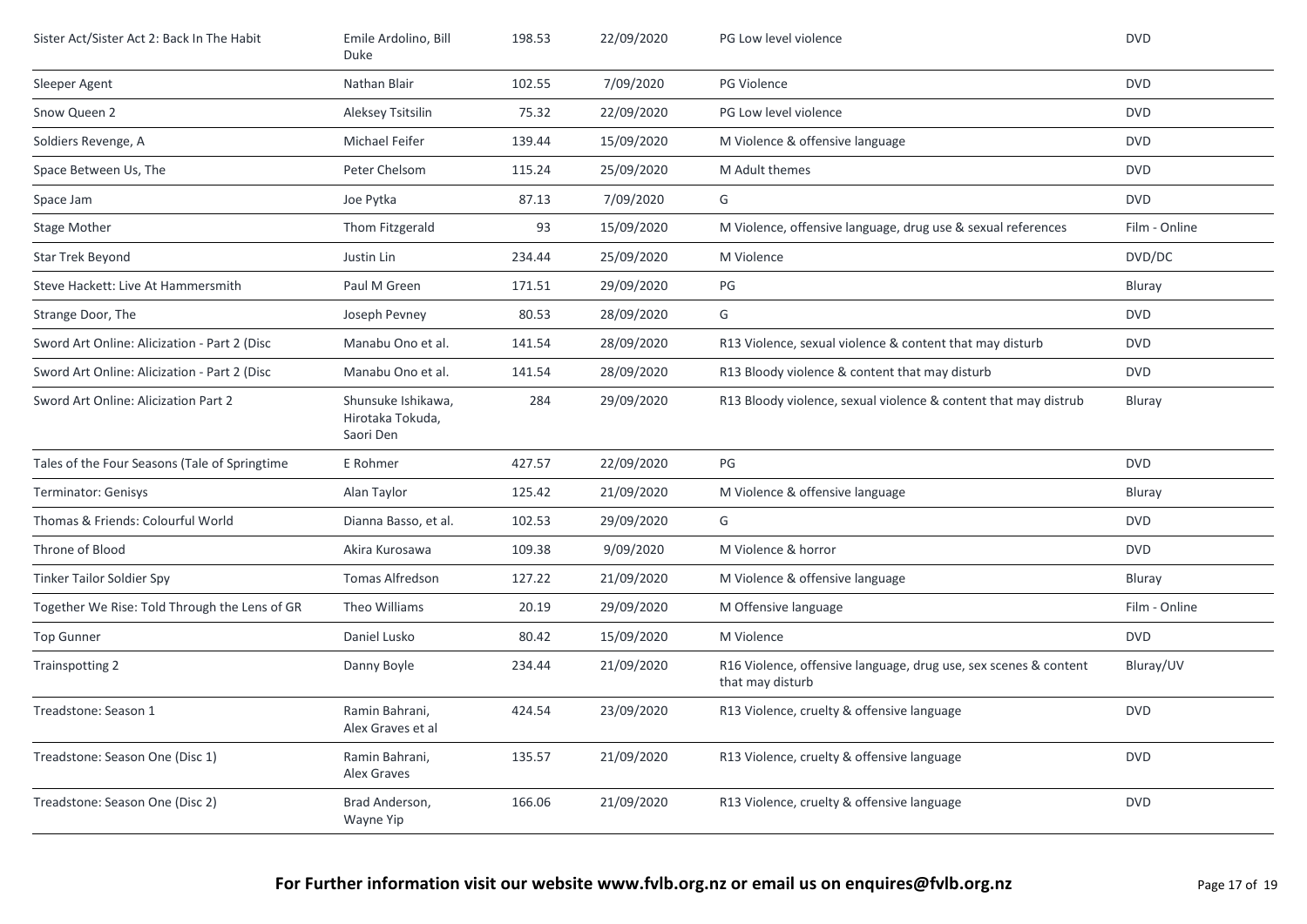| Treadstone: Season One (Disc 3)               | Salli Richardson-<br>Whitfield, Jeremy<br>Webb | 122.51 | 21/09/2020 | R13 Violence, cruelty & offensive language                                        | <b>DVD</b>    |
|-----------------------------------------------|------------------------------------------------|--------|------------|-----------------------------------------------------------------------------------|---------------|
| Tree Fu Tom: Tree Fu Magic                    | Dermont<br>Canterbury/Adam<br>Shaw             | 131.12 | 23/09/2020 | G                                                                                 | <b>DVD</b>    |
| Turning, The                                  | Floria Sigismondi                              | 104    | 8/09/2020  | M Violence, offensive language & horror                                           | Film - Online |
| Underwater                                    | William Eubank                                 | 91.05  | 10/09/2020 | R13 Violence, horror scenes & offensive language                                  | <b>DVD</b>    |
| Unstoppable                                   | Aaron Lieber                                   | 99     | 23/09/2020 | PG                                                                                | Film - Online |
| VC Andrews Collectors Set                     | Lifetime                                       | 878.53 | 3/09/2020  | M Violence, offensive language, sex scenes & sexual references                    | <b>DVD</b>    |
| Waiting for the Barbarians                    | Ciro Guerra                                    | 108.51 | 21/09/2020 | R13 Violence, cruelty & content that may disturb                                  | (DVD)         |
| Weathering With You                           | Makoto Shinkai                                 | 112.11 | 11/09/2020 | PG Violence & coarse language                                                     | <b>DVD</b>    |
| Weathering With You                           | Makoto Shinkai                                 | 112.17 | 11/09/2020 | PG Violence & coarse language                                                     | Bluray        |
| Well Groomed                                  | Rebecca Stern                                  | 87     | 15/09/2020 | PG Coarse language                                                                | Film - Online |
| Wendy                                         | Benh Zeitlin                                   | 106.53 | 11/09/2020 | M                                                                                 | <b>DVD</b>    |
| <b>White Noise</b>                            | Geoffrey Sax                                   | 97.56  | 28/09/2020 | M Violence & horror                                                               | Bluray        |
| Wiggles, The: The Wiggles World               | Anthony Field, et al.                          | 133.4  | 29/09/2020 | G                                                                                 | <b>DVD</b>    |
| Wiggles, The: Trains, Planes & Car            | Anthony Field, et al.                          | 68     | 7/09/2020  | G                                                                                 | <b>DVD</b>    |
| Wonder Woman                                  | Lauren<br>Montgomery                           | 73.39  | 18/09/2020 | M Violence                                                                        | Bluray        |
| World Trade Center                            | Oliver Stone                                   | 123.51 | 28/09/2020 | M Offensive language                                                              | <b>DVD</b>    |
| Wunderland                                    | Steven Luke                                    | 95     | 7/09/2020  | M Violence                                                                        | <b>DVD</b>    |
| WWE: Best Main Events of the Decade 2010 2020 | Not stated                                     | 370.58 | 11/09/2020 | M Violence                                                                        | <b>DVD</b>    |
| WWE: Extreme Rules 2020                       | Not stated                                     | 152.01 | 11/09/2020 | M Violence & horror                                                               | <b>DVD</b>    |
| WWE: Summerslam 2020                          | Not stated                                     | 196    | 15/09/2020 | M Violence                                                                        | Film - Online |
| XXX 2 Movie Collection                        | Rob Cohen, Lee<br>Tamahori                     | 225.03 | 21/09/2020 | M Violence & offensive language                                                   | Bluray        |
| Year One Theatrical and Unrated Edition       | Harold Ramis                                   | 188.26 | 25/09/2020 | M Offensive language & sexual references                                          | <b>DVD</b>    |
| Yellowstone: Season 1 (Disc 1)                | Taylor Sheridan                                | 194.15 | 28/09/2020 | R16 Violence, offensive language & sex scenes                                     | <b>DVD</b>    |
| Yellowstone: Season 1 (Disc 2)                | Taylor Sheridan                                | 135.41 | 28/09/2020 | R13 Violence, offensive language, sexual references & content that<br>may disturb | <b>DVD</b>    |
| Yellowstone: Season 1 (Disc 3)                | Taylor Sheridan                                | 135.44 | 29/09/2020 | R16 Violence, cruelty, nudity & content that may disturb                          | <b>DVD</b>    |

**For Further information visit our website www.fvlb.org.nz or email us on enquires@fvlb.org.nz** Page 18 of 19